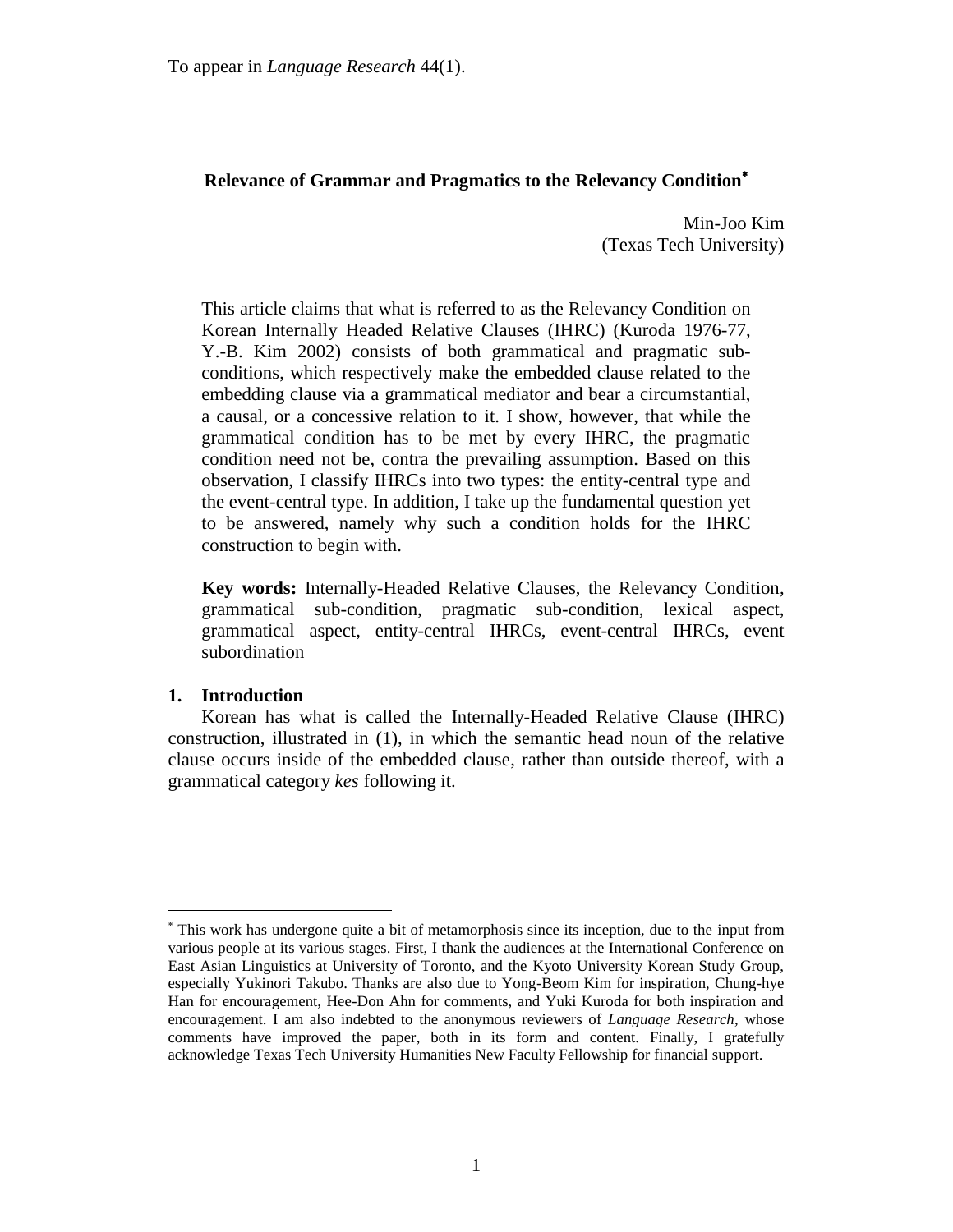| (1) |                                                                            | The IHRC construction: <sup>2</sup> |               |                  |  |  |  |
|-----|----------------------------------------------------------------------------|-------------------------------------|---------------|------------------|--|--|--|
|     | John-un                                                                    | [ <b>sakwa</b> -ka                  | thakca-wi-ey  | $is s-n$ -un     |  |  |  |
|     | $J.-Top$                                                                   | [[apple-Nom]                        | table.top-Loc | exist-Imprf]-Rel |  |  |  |
|     | $\textbf{kes}$ -ul                                                         | $cip-e$                             | tul-ess-ta.   |                  |  |  |  |
|     | kes]-Acc                                                                   | grasp-Comp lift-Pst-Decl            |               |                  |  |  |  |
|     | There was $an$ /the apple on the table and John picked it up. <sup>3</sup> |                                     |               |                  |  |  |  |

A long-standing puzzle surrounding the IHRC construction is that it is subject to an interpretability condition called the Relevancy Condition, given in (2), when the more familiar externally headed relative clause (EHRC) construction is not (see, among others, C.-M. Lee 2001, Y.-B. Kim 2002). 4

# **(2) The Relevancy Condition**: 5

For a pivot-independent relative clause [i.e. an IHRC] to be acceptable, it is necessary that it be interpreted pragmatically in such a way as to be directly relevant to the pragmatic content of its matrix clause.

(Kuroda 1976-77; reprinted in Kuroda 1992:147)

To illustrate, compare (1) and (3).

| (3) | *John-un              | $\int$ [sakwa <sub>i</sub> -ka | ece                 |       | thakca-wi-ey  |
|-----|-----------------------|--------------------------------|---------------------|-------|---------------|
|     | $J.-Top$              | [[apple-Nom]                   | yesterday           |       | table.top-Loc |
|     | iss-tel-un            |                                | $\text{kes}_i$ ]-ul | onul  | $cip-e$       |
|     | exist-Remote.Pst]-Rel |                                | kes]-Acc            | today | $grasp-Comp$  |
|     | tul-ess-ta.           |                                |                     |       |               |
|     | lift-Pst-Decl         |                                |                     |       |               |

 $2<sup>2</sup>$  In this paper, for transcribing the Korean data, the following abbreviations are used:

Acc: accusative case; Aux: auxiliary; Comp: complex predicate marker; Conj: conjunction; Dat: dative case; Decl: declarative sentence; Gen: genitive case; Loc: locative particle; Neg: Negation; Nom: nominative case; Impr: Imperfective aspect; Prf: perfect aspect; Pst: past tense; Rel: relative marker; Top: topic.

<sup>&</sup>lt;sup>3</sup> What would be the most accurate English translation of the Korean IHRC construction remains rather unclear, because it does not have the semantics of a restrictive relative clause construction, as has been noted in the literature (see B.-S. Yang 1994, Y. Jung 1995, M.-J. Kim 2004). Hence, to avoid further complications, throughout this paper, I will mostly employ a coordinate structure for translating the relevant Korean data.

<sup>&</sup>lt;sup>4</sup> The IHRC construction also has numerous syntactic, semantic, and information-structural properties. See S.-E. Jhang (1991, 1994), B.-S. Yang (1993, 1994), B.-S. Park (1994), D.-H. Chung (1999), Y.-B. Kim (2002), C. Chung & J.-B. Kim (2003), M.-J. Kim (2004, 2007), M.-A. Lee (2004), J.-R. Lee (2006) and references therein.

 $<sup>5</sup>$  This condition was originally proposed for the IHRC construction in Japanese but has been</sup> adopted for Korean, due to the striking parallel between the two languages.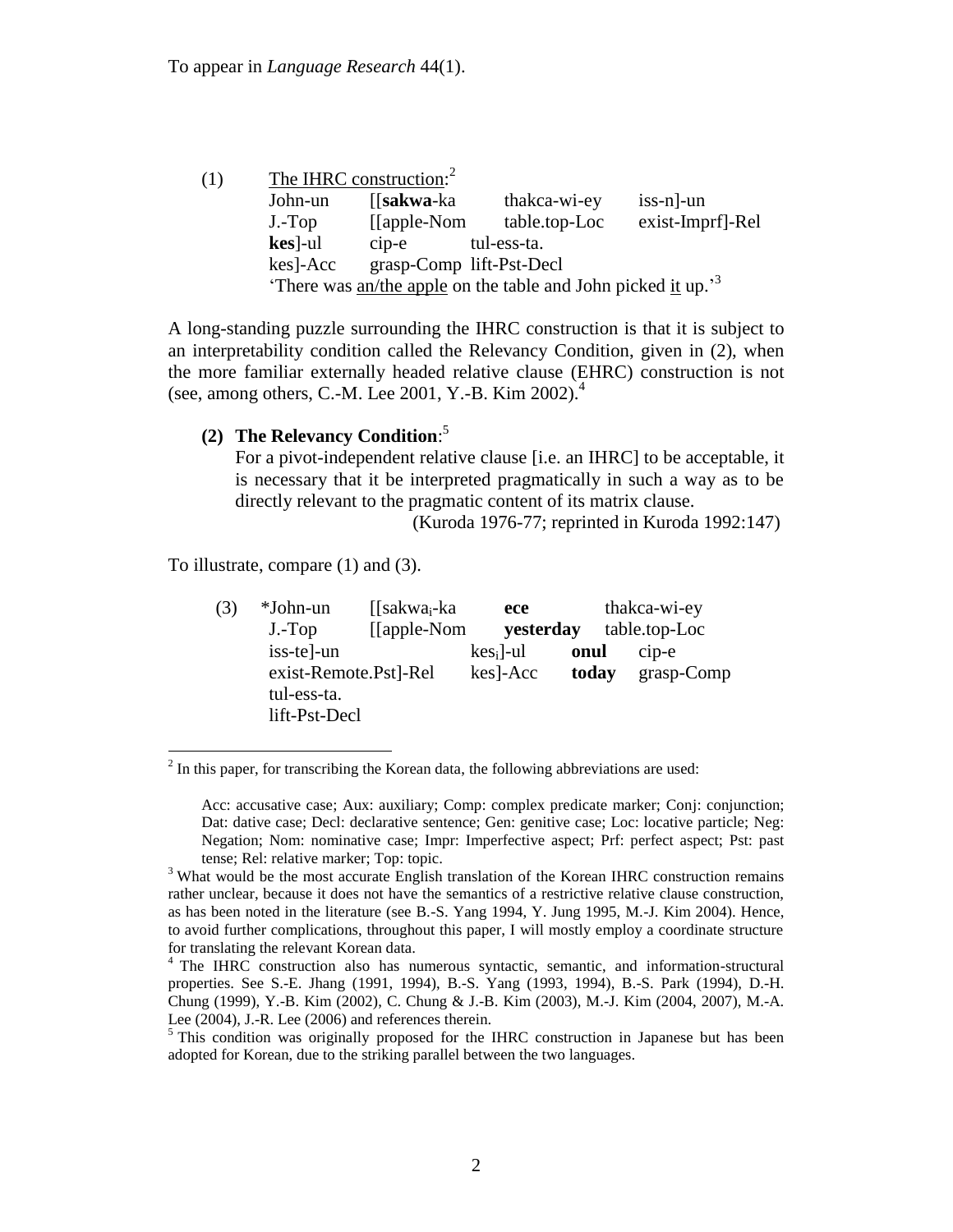$\overline{a}$ 

Intended: 'There was an apple on the table yesterday and John picked it up today.'

In view of the Relevancy Condition,  $(1)$  is interpretable but  $(3)$  is not,<sup>6</sup> because, here, the embedded clause describes an event that is temporally remote from the embedding clause's event, making the IHRC bear less direct relevance to the pragmatic content of the embedding clause.<sup>7</sup>

Imposing the Relevancy Condition on the IHRC construction provides a convenient way to explain away some of the peculiarities of the construction. But it does not account for why such a condition should hold to begin with. Furthermore, as it stands, it is not readily testable, because relevancy is not defined clearly. 8 For this reason, we cannot give a principled account of the contrast between sentences like (4) and (5). Imagine that these sentences were uttered in a context in which John had a fight with his sister Mary. He lost the fight, so he wanted to do something to upset her.

| (4) John-un                                                | [[Mary-ka  | ece       | inhyeng-ul           |  |  |  |
|------------------------------------------------------------|------------|-----------|----------------------|--|--|--|
| $J.-Top$                                                   | $[$ M.-Nom | yesterday | doll-Acc             |  |  |  |
| mantul- $\varnothing$ ]-un                                 | $kes$ ]-ul | onul      | nayta peliessta.     |  |  |  |
| make-Prf]-rel                                              | kes]-Acc   | today     | took and threw away. |  |  |  |
| 'Mary made a doll yesterday and John threw it away today.' |            |           |                      |  |  |  |

| (5) | *John-un | [[Mary-ka]  |                         | ece |              | inhyeng-ul |          |
|-----|----------|-------------|-------------------------|-----|--------------|------------|----------|
|     | $J.-Top$ | $[$ [M.-Nom |                         |     | yesterday    | doll-Acc   |          |
|     | halwu    | congil      | kaci-ko                 |     | $nol-Ø$ ]-un |            | kes]-ul  |
|     | day      | long        | have-Comp play-Prf]-Rel |     |              |            | kes]-Acc |
|     | onul     |             | nayta peliessta.        |     |              |            |          |
|     | today    |             | took and threw away.    |     |              |            |          |

<sup>&</sup>lt;sup>6</sup> In this paper, I do not differentiate between '(un)acceptable', '(un)grammatical', and ‗(un)interpretable'.

<sup>&</sup>lt;sup>7</sup> The sentence becomes grammatical when an EHRC occurs instead of an IHRC, as shown in (i).

| (i) | John-un $\left[ e_i \right]$                                     |  | ece       | thakca-wi-ey               | iss-tel-un            |  |  |  |
|-----|------------------------------------------------------------------|--|-----------|----------------------------|-----------------------|--|--|--|
|     | $J.-Top$                                                         |  | vesterday | table.top-Loc              | exist-Remote.Pst]-Rel |  |  |  |
|     | sakwa <sub>i</sub> -lul                                          |  | onul      | $c$ <sub>i</sub> $p$ - $e$ | tul-ess-ta.           |  |  |  |
|     | apple-Acc                                                        |  | today     | grasp-Comp                 | lift-Pst-Decl         |  |  |  |
|     | 'Today John picked up an apple that was on the table yesterday.' |  |           |                            |                       |  |  |  |

 $8$  Kuroda (1976-77, reprinted as Kuroda 1992, ch. 3) states that the Relevancy Condition can be satisfied if the embedding clause shares time or location with the embedding clause's content or provides a motivation for it, but he remains silent as to whether time-location sharing and motivational relation between two events are the only instances of relevancy.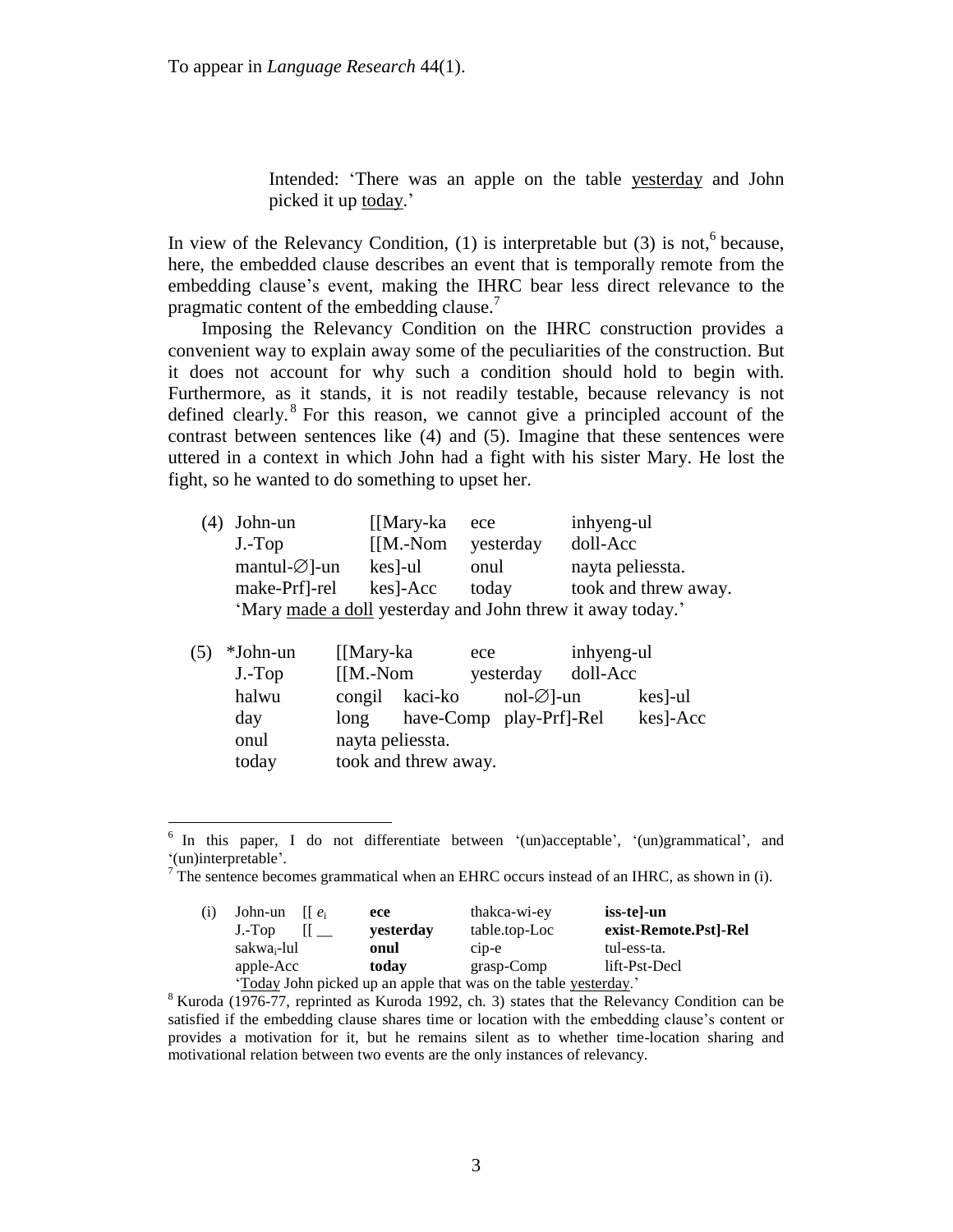To appear in *Language Research* 44(1).

Intended: ‗Mary played with a doll all day yesterday and John threw it away today.'

The contrast between (4) and (5) is hard to capture by relying solely on the Relevancy Condition, because they seem to equally satisfy or violate it: in both sentences, the embedded clause describes an event that is not co-temporaneous with the embedding clause's event, just as in (3). In addition, in both cases, the content of the embedded clause seems to provide a strong enough motivation for the embedding clause's subject's behavior: in (4), the fact that Mary made a doll suggests that the doll might be rather precious to her. Hence, throwing it away would make her upset, which is what John wants to accomplish, given the discourse context. Similarly, in (5), the fact that Mary played with a doll all day long suggests that she is rather fond of the doll. Hence, getting rid of it would hurt her feelings, which is what John wants.

Recently, Y.-B. Kim (2002) offered a revised Relevancy Condition (RRC), given in  $(6)$ .<sup>9, 10</sup>

## (6) **Revised Relevancy Condition (RRC)**

An event e is relevant to some other event(s)  $e'$  iff

- (i)  $\langle e, e^{\prime} \rangle \in R_m$ , where  $R_m$  is a set of relations retrievable from the background knowledge of the discourse participants,
- (ii) the predicates denoting e and e' share arguments which are pragmatically conspicuous w.r.t.  $r_m$  ( $r_m \in R_m$ ), and
- (iii) the speaker is attuned to  $r_m$ .

(Y.-B. Kim 2002:558, (40))

According to Y.-B. Kim, the two events described by the embedded and the embedding clauses have to stand in some sort of binding relation by sharing *pragmatically conspicuous arguments*. Importantly, what gets to be a pragmatically conspicuous argument varies according to the aspectual properties of the embedded clause's predicate or the embedded predicate for short. If the embedded predicate is an activity verb in Vendler's (1957) or Dowty's (1979) classification, the pragmatically conspicuous argument will be the spatio-temporal argument in the sense of Kratzer (1995). This means that the two events described by the embedded clause and the embedding clause must occur at the same time, in

 $9^9$  Several authors, in particular S.-E. Jhang (1991), B.-S. Yang (1994), and B.-S. Park (1994) have also tried to capture some of the interpretive peculiarities of the IHRC construction. Unlike Y.-B. Kim (2002), however, they do not take up the Relevancy Condition directly and propose a revised version thereof. Hence they are not discussed here. See Y.-B. Kim (2002) for a brief review of some of these works.

 $10$  For Japanese IHRCs, Fuji (1998) offers a rendition of the Relevancy Condition.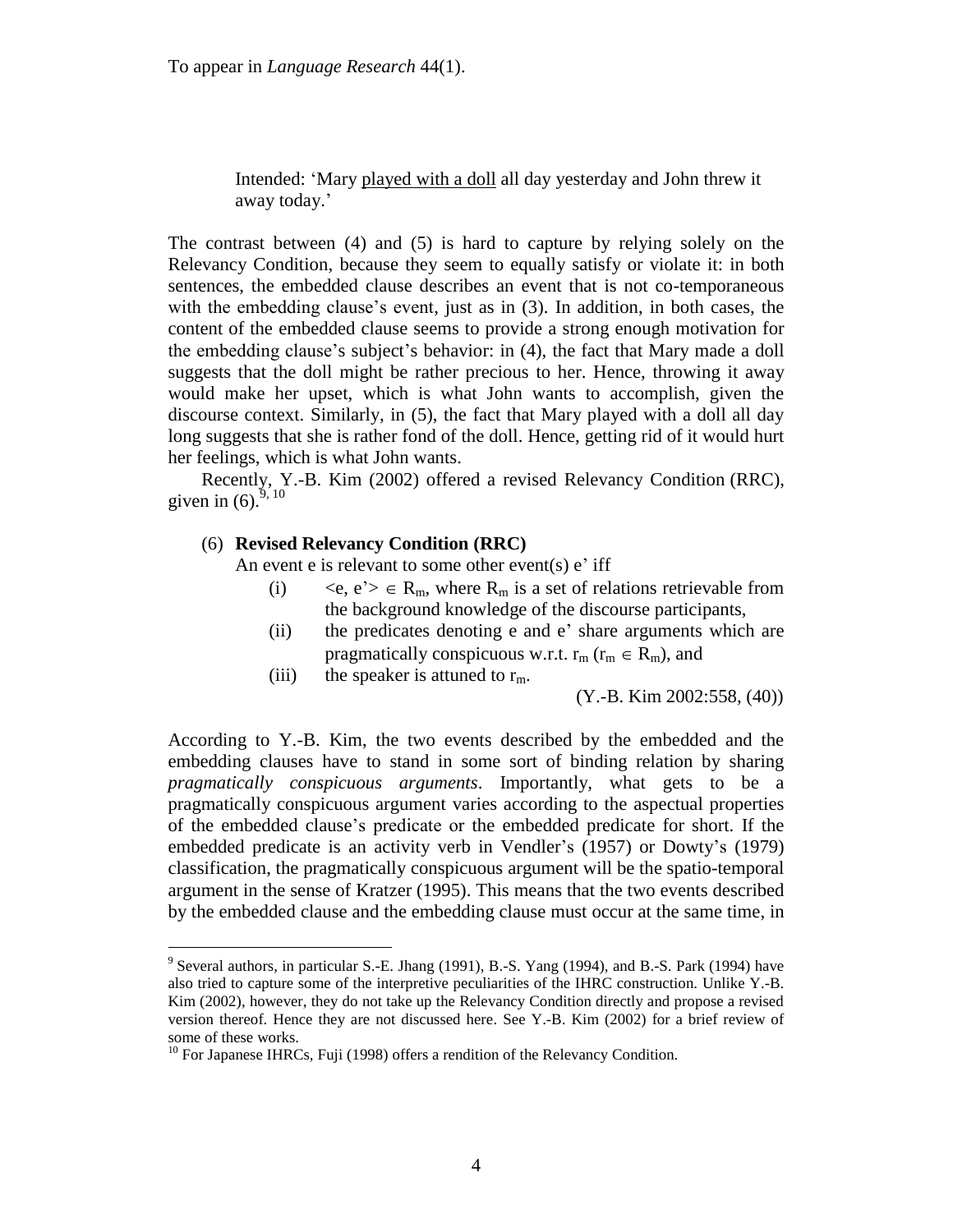the same location. On the other hand, if the embedded predicate is an achievement or an accomplishment verb,  $11$  what serves as the conspicuous argument is a ‗resultant theme', which is defined as an object that results from the culmination of the event described by the embedded clause (pp. 556-8). This means that when the embedded event contains a resultant theme, it need not share the same spatiotemporal argument with the embedding event.

Clearly, Y.-B. Kim's RRC-based analysis offers a more explicit description of the phenomenon than Kuroda's original relevancy condition. Furthermore, it shows that not just purely pragmatic factors but also linguistic factors such as the lexical aspect of the embedded predicate matter in interpreting sentences embedding IHRCs. Consequently, it provides a way to account for the contrast between (4) and (5). Under this analysis, (4) is judged good because the embedded predicate is an accomplishment type and hence the two events can be linked by the resultant theme, namely, the doll, rather than by the spatio-temporal argument. By contrast, (5) comes out unacceptable because the embedded verb is an activity type and yet the two events described by the embedded clause and the embedding clause do not share the spatio-temporal arguments.

Despite these merits, however, the RRC-based analysis suffers from several empirical problems. For instance, it wrongly predicts (7) to be ungrammatical, because even though the embedded predicate *tochakha*- ‗to arrive' is an achievement type, its meaning does not produce a new object or entity, unlike an accomplishment predicate like *cip cis-* ‗to build a house' does, and furthermore, the events described by the embedded and the embedding clause do not share the spatio-temporal arguments.<sup>12</sup>

(7) John-un [[sonnim-i yek-ey **tochakha-shi-]-n** kes]-ul J.-top [[guest-nom station-loc **arrive-hon-prf]-rel** kes]-acc hothel-lo moshi-ko ka-ess-ta. hotel-goal take(hon)-ko go-pst-decl. ‗A/the guest arrived at the station and John took him/her to the hotel.'

Another weakness of the RRC is illustrated by its inability to capture the contrast between (8) and (9). In both cases, the main predicate of the embedded clause is an activity predicate *tali* 'run' and yet the events described by the embedded and the embedding clauses do not share spatio-temporal arguments. Given this, the RRC will predict both sentences to come out unacceptable, but (9)

 $11$  Here, verbs actually mean VPs or predicates. Although these two terms do not mean the same, to keep matters simple, I follow Y.-B. Kim and do not differentiate them here.

 $12$  Y.-B. Kim (2002), in fact, provides an example like (7) to criticize D.-H. Chung's (1999) analysis of the IHRC construction, but he does not discuss exactly how his RRC-based analysis would handle such cases.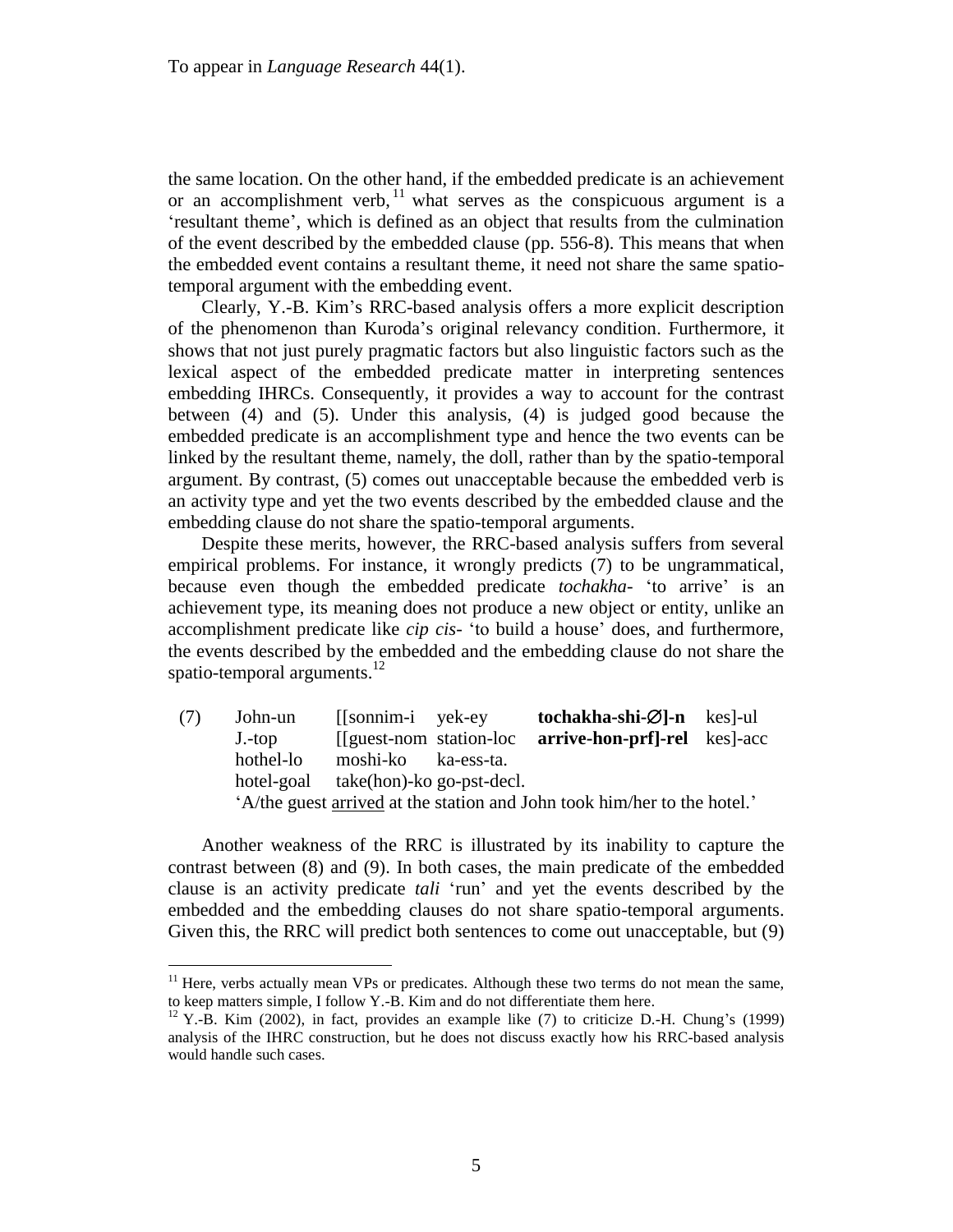is judged considerably better, to the point where it can be judged impeccable by some speakers.

- (8) \*John-un [[Mary-ka **tali-** $\varnothing$ ]-n kes]-ul J.-Top [[M.-Nom **run**-**Prf**]-**Rel** kes]-Acc mwul-ul cwu-ess-ta. water-Acc give-Pst-Decl Intended: 'Mary ran and John offered water to her (immediately after that).'
- (9) (?)John-un [[Mary-ka **tali-ki-lul mak machi-** $\varnothing$ ]-n J.-Top [[M.-Nom **run**-**nom-Acc just finish**-**Prf**]-**Rel** kes]-ul mwul-ul cwu-ess-ta. kes]-Acc water-Acc give-Pst-Decl ‗Mary just finished running and John offered water to her (immediately after that).'

These facts show that although Y.-B. Kim's RCC-based analysis has made a significant step forward in capturing the interpretative behavior of IHRCs, it still falls short of explaining the full spectrum of data. Moreover, it raises the following questions:

- (10) **Questions to be answered:**
	- (i) What constitutes a meaningful relation that holds between the two events described by the embedded and the embedding clauses in the IHRC construction?
	- (ii) What linguistic factors other than lexical aspect affect the acceptability of sentences?
	- (iii) What does every well-formed IHRC sentence have in common, regardless of the embedded predicate's Aktionsart, that is, be it an achievement, an accomplishment, or an activity/process type?
	- (iv) What exactly is the division of labor between pragmatic factors and linguistic factors in determining the interpretablity of sentences?

In the remainder of this article, I answer these questions by offering a more precise and empirically adequate rendition of the Relevancy Condition and the RRC while incorporating their insights. The new condition will consist of both grammatical and pragmatic sub-conditions. The grammatical sub-condition ensures that there is a temporal overlap between the contents of the embedded and the embedding clauses; the pragmatic sub-condition ensures that the content of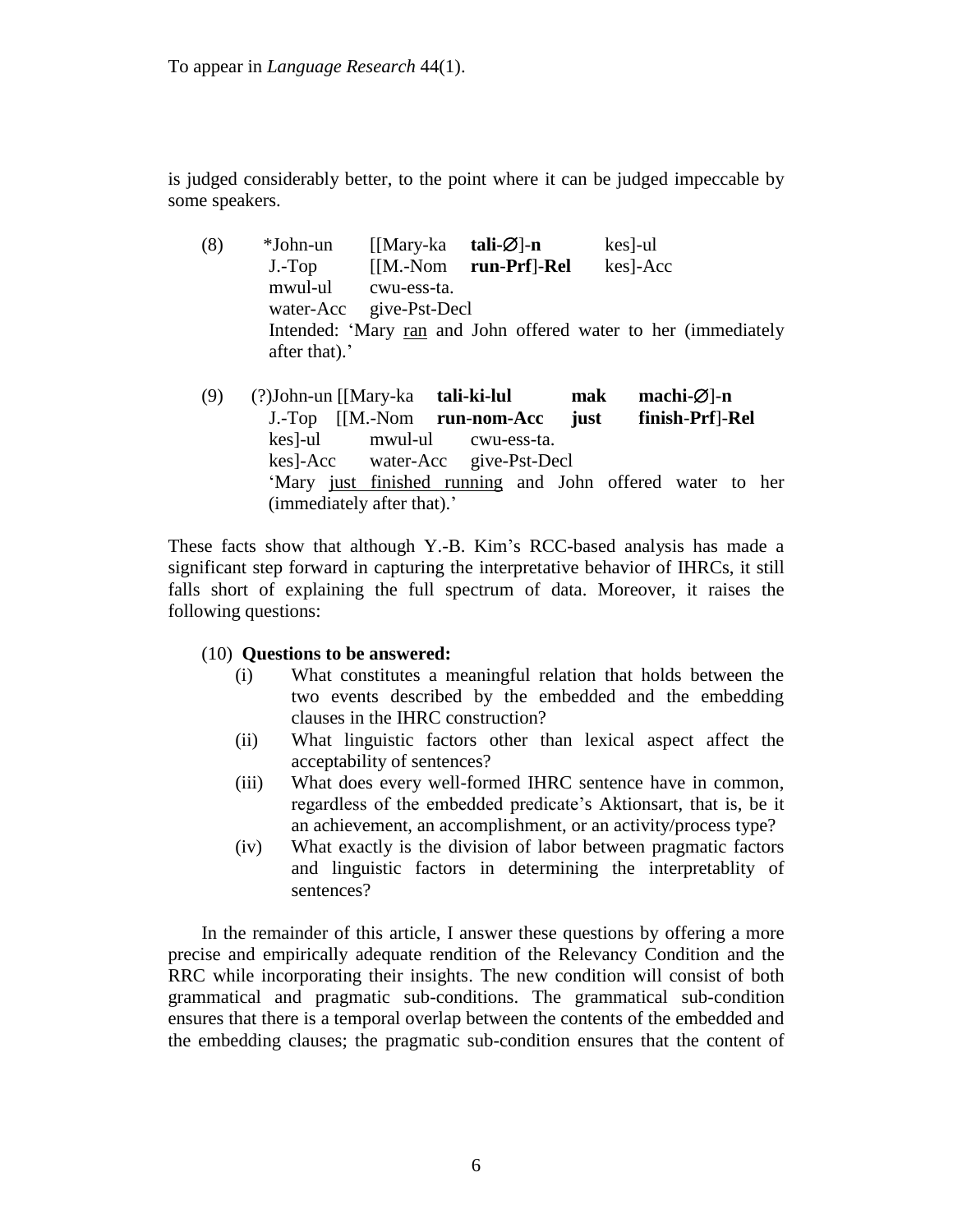the embedded clause bears a circumstantial, cause-effect, or concessive relation to the content of the embedding clause. I further show that, while the grammatical condition has to be met by every IHRC, the pragmatic condition need not be. Based on this observation, I classify IHRCs into two types: the entity-central type and the event-central type. It will be shown that this two-way typology aligns well with the two distinctive discourse-pragmatic functions sentences instantiating the IHRC construction seem to fulfill. Another important claim will be that the interpretability condition on the IHRC construction reflects a more general principle that governs the interpretation of a complex clause structure wherein one clause is subordinated to another without an overt connective linking them. Support for this claim will be drawn from parallels between the IHRC construction and other complex clause constructions from unrelated languages such as the free adjunct construction in English and the adjoined relative clause construction in Warlpiri.

# **2. A New Interpretability Condition**

One of the most important lessons we have learned from reviewing the existing analyses is that what is referred to as the Relevancy Condition has both pragmatic and grammatical components to it. In this section, I capitalize on this lesson and propose a new interpretability condition that has these components built into it. I also provide answers to the first two questions addressed in (10).

## **2.1 The Grammatical Sub-condition**

I argue that the grammatical component of the interpretability condition on the IHRC construction requires that the embedded clause describe a temporary state that holds at the time of the embedding clause's event and this state contain the intended semantic head noun of the IHRC. This requirement is more formally stated in (11). Informally, this formalization means that, for a sentence instantiating the IHRC construction to be judged acceptable, the embedded clause's event *e* must have a stative subpart *s*, which temporally overlaps with the embedding event *e'*, and the relative clause's semantic head noun's denotation *k* must bear a thematic role (e.g., Agent or Theme), both in *s* and in *e'*.

## (11) **The New Interpretability Condition (partial)**

In order for an IHRC to be interpretable, for events *e* and *e*' the embedded and the embedding clauses describe, respectively, and a temporary state *s*, an individual *k*, and thematic relations *P* and *Q*,

- (i)  $s \leq e \& s \in e$ ; and
- (ii)  $P(k, s) \& O(k, e^{\prime}).$

Here,  $\leq$ ' indicates a part-whole relation, and  $\infty$  temporal overlap.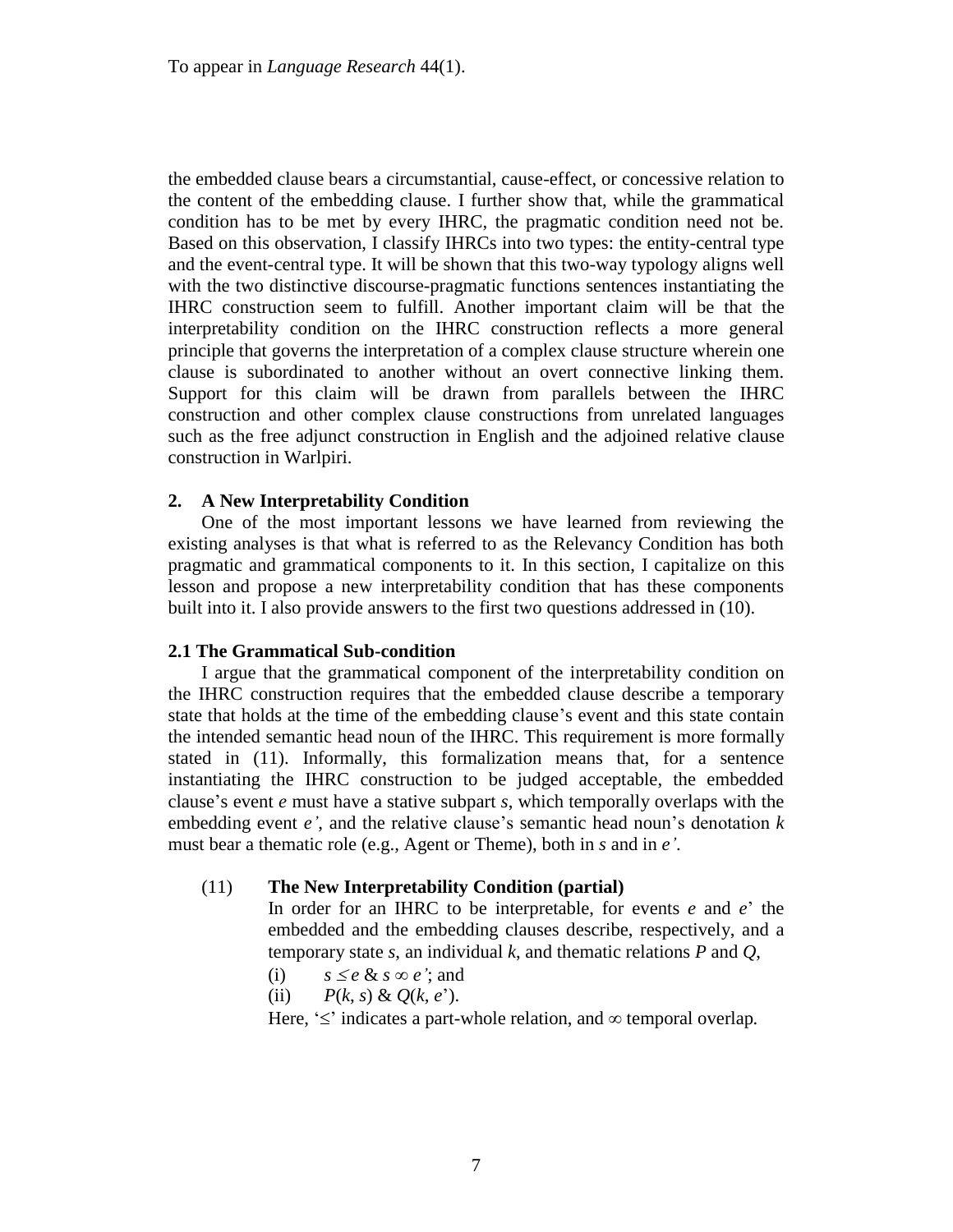$\overline{a}$ 

This restriction is reminiscent of what M.-J. Kim (2007) proposed as a solution to the so-called formal linking problem, which is usually considered independent of the workings of the Relevancy Condition.<sup>13</sup> But, unlike M.-J. Kim, who does not specify whether the embedded clause should describe a temporary state or a permanent state, I explicitly argue here that it has to describe a temporary state. Making this amendment is necessary because we will otherwise incorrectly predict that the embedded clause can contain an individual-level predicate in the sense of Carlson (1977), even though such cases have been shown to be unacceptable by several authors (e.g., C.-M. Lee 2001, Y.-B. Kim 2002, M.- A. Lee 2004). To illustrate this point, consider (12).

(12) \*Minho-nun [[Mary-ka **yengliha**]-n kes]-ul koylophiessta M.-top [[M.-nom **smart**]-rel kes]-acc bothered. Intended: 'Mary is smart and Minho bothered her for that.' (Adapted from Y.-B. Kim's (2002) (35a))

Here, the embedded clause describes the state of someone being smart, and the intended head noun Mary is in that state and, furthermore, this state holds at the time of the embedding clause's content. But the sentence is judged to be unacceptable and the only offending factor we can identify is that the embedded clause describes a semi-permanent property of an individual, namely 'being smart'. Hence, we conclude that the embedded clause of an IHRC must describe a temporary state.

What does it mean for a sentence to describe a temporary state, though? In the literature, temporary state descriptions are typically treated as synonymous with stage-level predicates in the sense of Carlson (1977). This is because prototypical stage-level predicates such as ‗hungry' and ‗depressed' describe spatio-temporally bound or non-permanent states of an individual. In view of Parsons' (1990) treatment of Aspect, however, sentences can also describe still other types of temporary state when the grammatical aspect is progressive or perfect.<sup>14</sup>

According to Parsons, a progressive sentence describes an *in-progress state*, which holds true while the event described by the sentential predicate is in progress (p. 234). Although he does not discuss of whom an in-progress state

<sup>&</sup>lt;sup>13</sup> The formal linking problem refers to the puzzle that, despite the well-known discourse sensitivity and interpretive indeterminacy, not every nominal that occurs in the embedded clause can serve as the head noun of the IHRC. For details, see M.-J. Kim (2007) and references therein. For further relevant discussion on the restriction on the semantic head noun of an IHRC, see, among others, S.-E. Jhang (1991, 1994).

<sup>&</sup>lt;sup>14</sup> Parsons' (1990) treatment of Aspect is also adopted by M.-J. Kim (2007) but, unlike here, she uses it primarily to establish that certain types of Aspect can introduce a state to the semantic composition.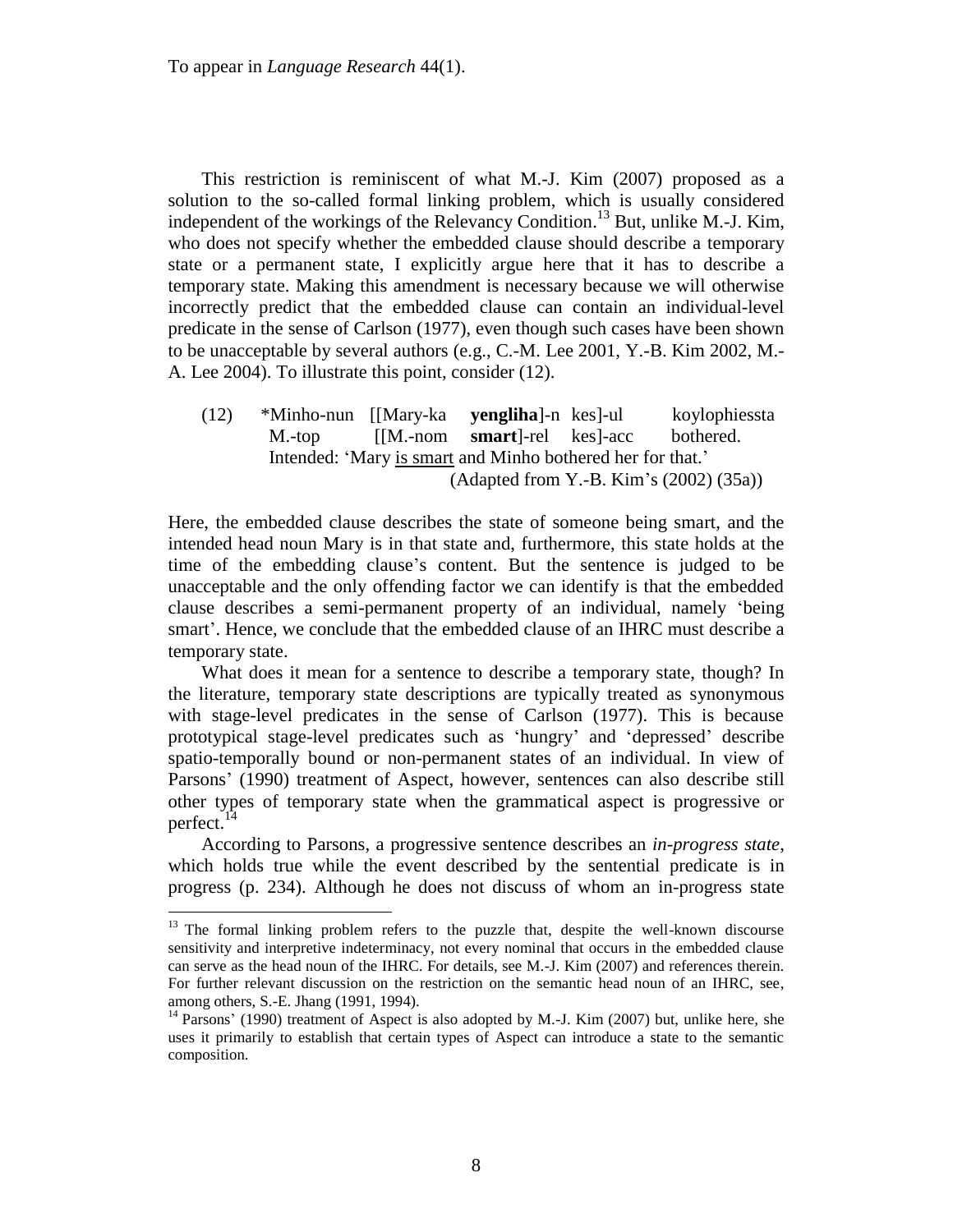holds true, I assume that it holds true of every individual that participates in the event described by the sentence. This assumption is deemed reasonable because when an event is in progress, every participant in the event undergoes certain developmental stages, which are precisely what in-progress states are supposed to capture. To exemplify, the English sentence *John is throwing a ball* describes the in-progress states of both John and a ball, and these states hold true as long as the event is in development and hence temporary.

As for a perfect sentence, Parsons submits that it describes a *target state* when its predicate is telic, i.e., an accomplishment or an achievement type. A target state describes the state of the direct object or the incremental theme after the event described by the sentence has culminated.<sup>15</sup> This state is considered temporary because it may not last forever. To illustrate, the sentence *John has thrown a ball onto the roof* describes the target state of the ball after John threw it onto the roof. This state will cease to hold when the ball is removed from the roof and thus is temporary (pp. 234-5).

To summarize Parsons' idea as it is adopted here, both in-progress states and target states are temporary states, just like the denotations of stage-level predicates, but there are two crucial differences between them. One is that while an in-progress state can be described by any progressive sentence, regardless of the Aktionsart of the sentential predicate, a target state can be described only by perfect sentences with a telic predicate. The other difference is that whereas inprogress states hold true of any event participant, target states hold only for (incremental) theme arguments.

These differences between the two types of temporary states, in conjunction with the proposed grammatical condition on the IHRC construction, lets us see that not only the lexical aspect but also the grammatical aspect of the embedded clause's predicate affects the acceptability of sentences. The reason is that whether a sentence describes a temporary state or not will depend on both the Aktionsart of the predicate and its grammatical aspect. If the sentence has an atelic predicate such as activity type, then it can describe a temporary state only if the grammatical aspect is progressive. Hence, the sentence will be judged good only if the embedded clause takes on progressive aspectual morphology. If the embedded clause has a telic predicate, i.e., an accomplishment or an achievement verb, then it can describe a temporary state not only when the grammatical aspect is progressive but also when it is perfect.<sup>16</sup> Therefore, the sentence will be judged

<sup>15</sup> Kamp & Reyle (1993) call this state *a result state*. But I adopt Parsons' terminology here and continue to call it a *target state*.

<sup>&</sup>lt;sup>16</sup> It has been observed by M.-J. Kim (2007) (and also by Fuji (1998) for Japanese) and that the embedded clause of the IHRC construction resists perfective aspect, which presumably locates the event time inside the topic time (Klein 1994): in the IHRC construction, for some reason, the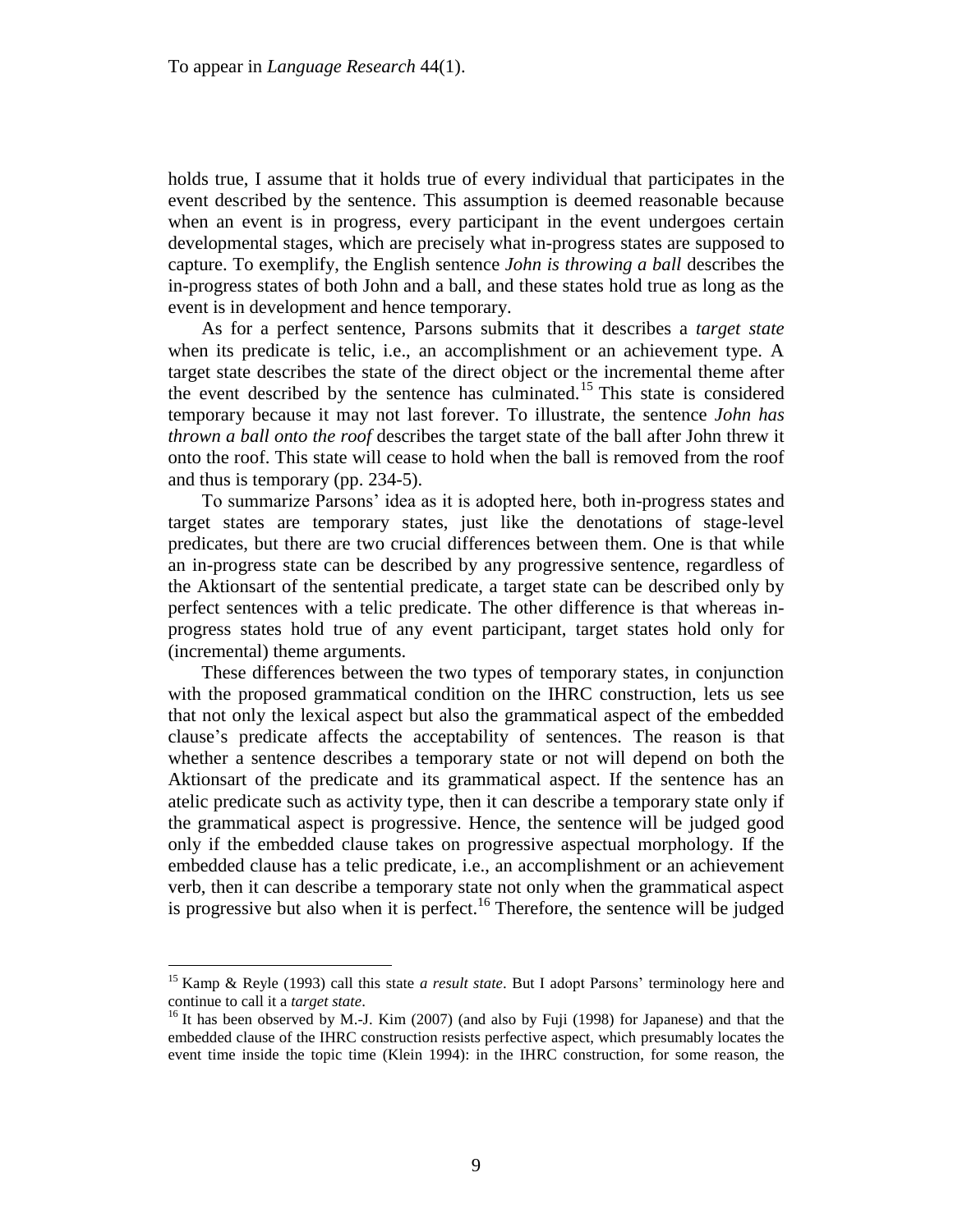good even if the embedded clause takes on perfect aspect morphology as long as the intended head noun is the (incremental) theme argument; if the embedded clause's aspect is progressive, what serves as the head noun of the IHRC will not matter, since every event participant is contained in an in-progress state.

This analysis, in effect, obviates the need to write separate interpretability conditions according to whether the embedded clause's predicate is an accomplishment/achievement type or an activity type, unlike the case in Y.-B. Kim 2002. To see this, reconsider sentences (4) and (5).

| (4) | John-un                    | $\left[\right]$ Mary-ka | ece       | inhyeng-ul                                                 |  |
|-----|----------------------------|-------------------------|-----------|------------------------------------------------------------|--|
|     | $J.-Top$                   | $[$ [M.-Nom             | yesterday | doll-Acc                                                   |  |
|     | mantul- $\varnothing$ ]-un | $\text{kes}$ -ul        | onul      | nayta peliessta.                                           |  |
|     | make-Prf]-rel              | $kes$ -Acc              | today     | took and threw away.                                       |  |
|     |                            |                         |           | 'Mary made a doll yesterday and John threw it away today.' |  |
| (5) | *John-un                   | [Mary-ka]               |           | inhyeng-ul                                                 |  |
|     |                            | ece                     |           |                                                            |  |

| (C) | ™Jonn-un     | H Mary-ka            | ece       | innyeng-ui                                                             |          |
|-----|--------------|----------------------|-----------|------------------------------------------------------------------------|----------|
|     | J.-Top       | $[$ [M.-Nom          | yesterday | doll-Acc                                                               |          |
|     | halwu        | congil               | kaci-ko   | $nol-Ø$ ]-un                                                           | kes]-ul  |
|     | day          | long                 | have-Comp | play-Prf]-Rel                                                          | kes]-Acc |
|     | onul         | nayta peliessta.     |           |                                                                        |          |
|     | today        | took and threw away. |           |                                                                        |          |
|     |              |                      |           | Intended: 'Mary played with a doll all day yesterday and John threw it |          |
|     | away today.' |                      |           |                                                                        |          |

Recall that, under Y.-B. Kim's RRC-based analysis, the reason for the contrast between (4) and (5) was due to the presence vs. absence of a pragmatically conspicuous argument. But what counts as a pragmatically conspicuous argument differs from one sentence to another, because the embedded clauses have different types of predicate, namely, an accomplishment type vs. an activity type. Furthermore, the explanation does not follow from the RRC itself; it comes from *ad hoc* assumptions on pragmatically conspicuous arguments. Under the analysis advanced here, on the other hand, the two sentences receive a more uniform account: in both cases, their (un)grammaticality is attributed to the interaction between the lexical and the grammatical aspect of the embedded clause. In (4), the embedded clause has a telic predicate with perfect aspect and hence it describes a target state. This state describes the state of the doll, which is the intended head noun of the IHRC, after the culmination of the event. Furthermore, this state holds at the time of the embedding clause's event; the doll was still in

event time of the embedded clause of the IHRC construction invariably precedes the topic time, namely, the time of the embedding clause, rather than being included in it.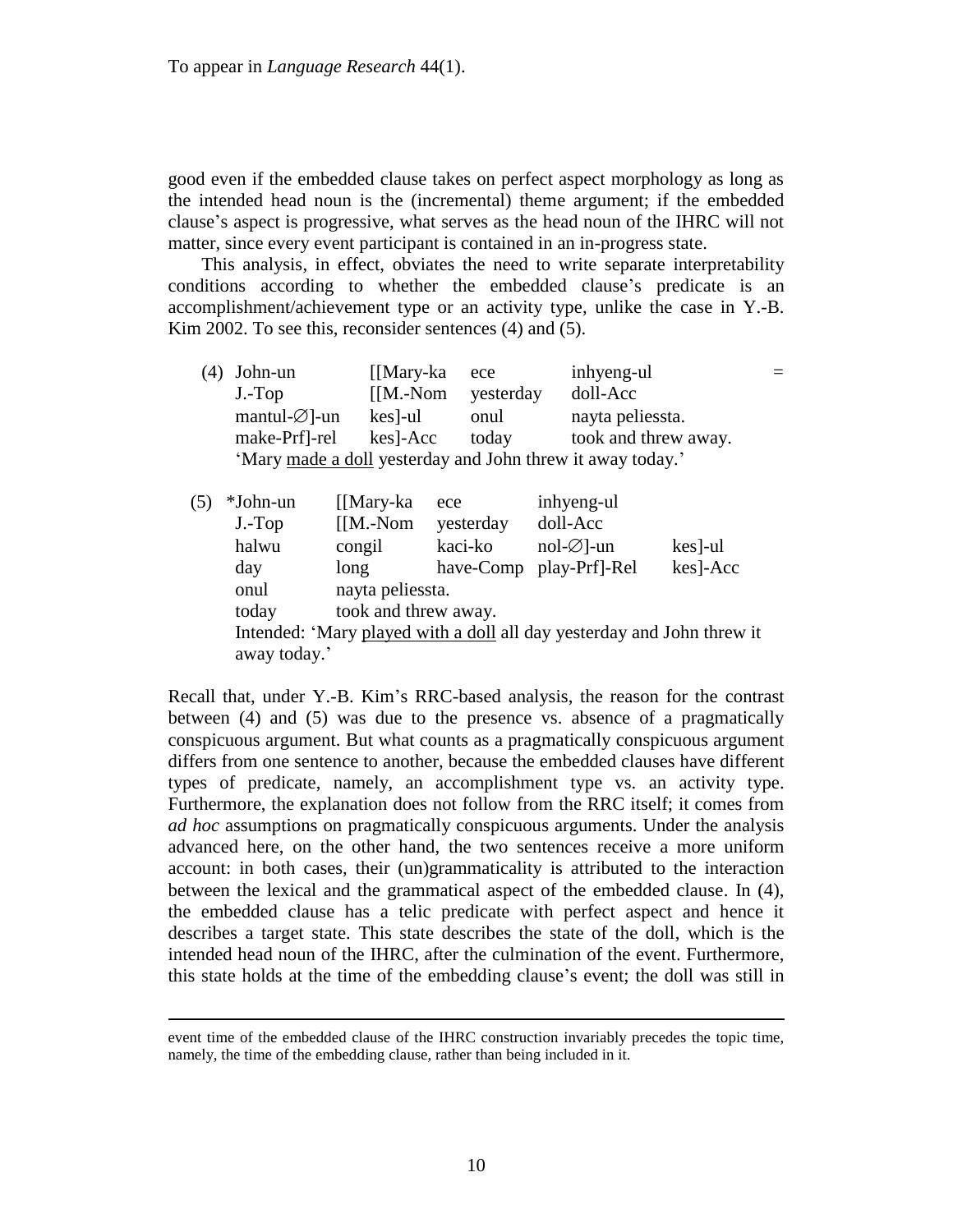the target state when John came along and threw it away. Hence the sentence is predicted to be judged good. In (5), by contrast, the embedded clause has an atelic predicate with perfect aspect. Hence, it does not describe a temporary state of the doll, in violation of the proposed condition (11).

Reconsider now sentences (8) and (9). The contrast between the two sentences was problematic for Y.-B. Kim's analysis but it now receives a simple explanation, along the same line of reasoning we just offered for (4) and (5).

- (8) \*John-un [[Mary-ka **tali-** $\varnothing$ ]-n kes]-ul J.-Top [[M.-Nom **run**-**Prf**]-**Rel** kes]-Acc mwul-ul cwu-ess-ta. water-Acc give-Pst-Decl Intended: ‗Mary ran and John offered water to her (immediately after that).'
- (9) (?)John-un [[Mary-ka **tali-ki-lul mak machi-** $\varnothing$ ]-n J.-Top [[M.-Nom **run**-**nom-Acc just finish**-**Prf**]-**Rel** kes]-ul mwul-ul cwu-ess-ta. kes]-Acc water-Acc give-Pst-Decl ‗Mary just finished running and John offered water to her (immediately after that).'

In both (8) and (9), the embedded clause's grammatical aspect is perfect but, importantly, their predicates differ in their telicity: while the embedded predicate of (8) is atelic, the embedded predicate of (9) is telic, due to the presence of the aspectual predicate *machi*- ‗finish'. Hence, only the latter describes the target state of the theme argument Mary, which is the intended head noun of the IHRC. This state holds at the time of the embedding clause's content; that is, Mary was still in that state when John offered her water. Consequently, the sentence comes out acceptable.

An additional welcome result of the present analysis is that it explains why some sentences are never judged good on the intended readings, regardless of how satisfactorily they meet the Relevancy Condition. Such cases are illustrated by (13): suppose that this sentence was uttered in a context in which John has a goofy cat named Sophie. Given this information, we can parse the sentence in such a way that the content of the embedded clause bears a causal relation to the content of the embedding clause. Despite this parsing possibility, however, the sentence cannot be judged acceptable if the head noun of an IHRC is construed as Sophie, as indicated by the English translations.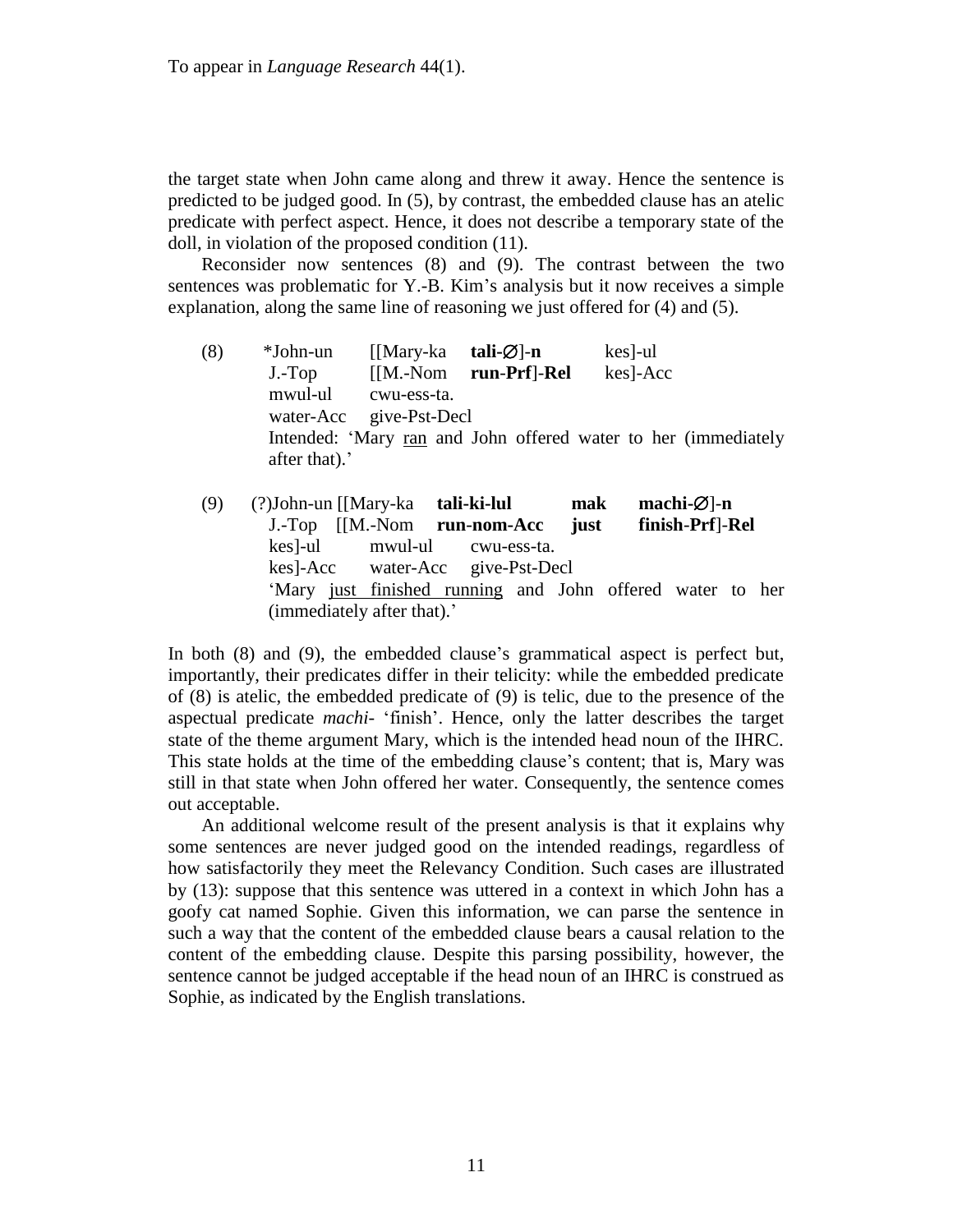$\overline{a}$ 

(13) John-un [[Sophie-ka ece cangnankam-ul J.-Top [[S.-Nom yesterday toy-Acc]  $pwuswu-\varnothing$ -un kes]-ul onul nayta peliessta. destroy-Prf]-rel kes]-Acc today took and threw away. ‗Sophie destroyed a toy yesterday and John took it (= the toy) out and threw it away today.' Not: 'Sophie destroyed a toy yesterday and John took her (= Sophie) out and threw her away today.'

In the light of the proposed analysis, the impossible reading is expected because Sophie is not in a temporary state that is described by the embedded clause; what is in this state is the toy that she broke yesterday. Hence the sentence can be judged good only if what John threw away is construed as the toy.<sup>17</sup>

The interpretive behavior of (13) clearly shows that discourse-pragmatic factors can affect the acceptability of sentences but only to a certain extent; they cannot override the grammatical conditions proposed in (11). But then why is it that the IHRC construction is so notorious for its discourse-sensitivity? Also, what does it mean for an event description to be interpreted as bearing pragmatic relevance to another event description? In the next section, I answer these questions by spelling out the pragmatic sub-condition of the interpretability condition.<sup>18</sup>

<sup>&</sup>lt;sup>18</sup> The reviewer who raised the issue in fn. 17 also notes, by citing S.-E Jhang (1994), that IHRCs which occur in the subject position of the embedded clause tend to behave like a reason or temporal modifier of the embedding clause, as illustrated in (ii) and (iii).

| (i) [Sinpwu-ka                                        |  | elkwul-i yeppu- $\emptyset$ ]-n                              | kevl         | cham | mayhokcek-i-ta      |  |  |
|-------------------------------------------------------|--|--------------------------------------------------------------|--------------|------|---------------------|--|--|
| bride-Nom                                             |  | face-Nom pretty-n.pst.-Rel                                   | kes.Nom very |      | attractive-Cop-Decl |  |  |
| The bride whose face is pretty looks very attractive. |  |                                                              |              |      |                     |  |  |
|                                                       |  | Or 'Because the bride is pretty, she looks very attractive.' |              |      |                     |  |  |

 $17$  An anonymous reviewer wonders whether the analysis put forward here can capture the interpretive behavior of sentences like (i) without resorting to S.-E. Jhang's (1994) NP accessibility-based account, since it appears that what can serve as the semantic head noun of an IHRC seems to correlate with its grammatical function in the sentence.

<sup>(</sup>i) [[Sonyen-i kong-ul cha- $\varnothing$ ]-un kes]-i changmwun-ul kkay-ss-ta [[boy-Nom ball-Acc kick-Prf]-Rel kes]-Nom window-Acc break-Pst-Decl ‗The ball that the boy kicked broke the window.' Not: 'The boy who kicked the ball broke the window.'

I believe that we can deal with sentences like this by applying the account offered for (13); the boy cannot be the semantic head noun, because it is not in the state that overlaps with the embedding clause's eventuality. Given this, it seems that the proposed analysis can capture the facts just as well as S.-E. Jhang's analysis does without running into the problems pointed out by Y.-B. Kim (2002).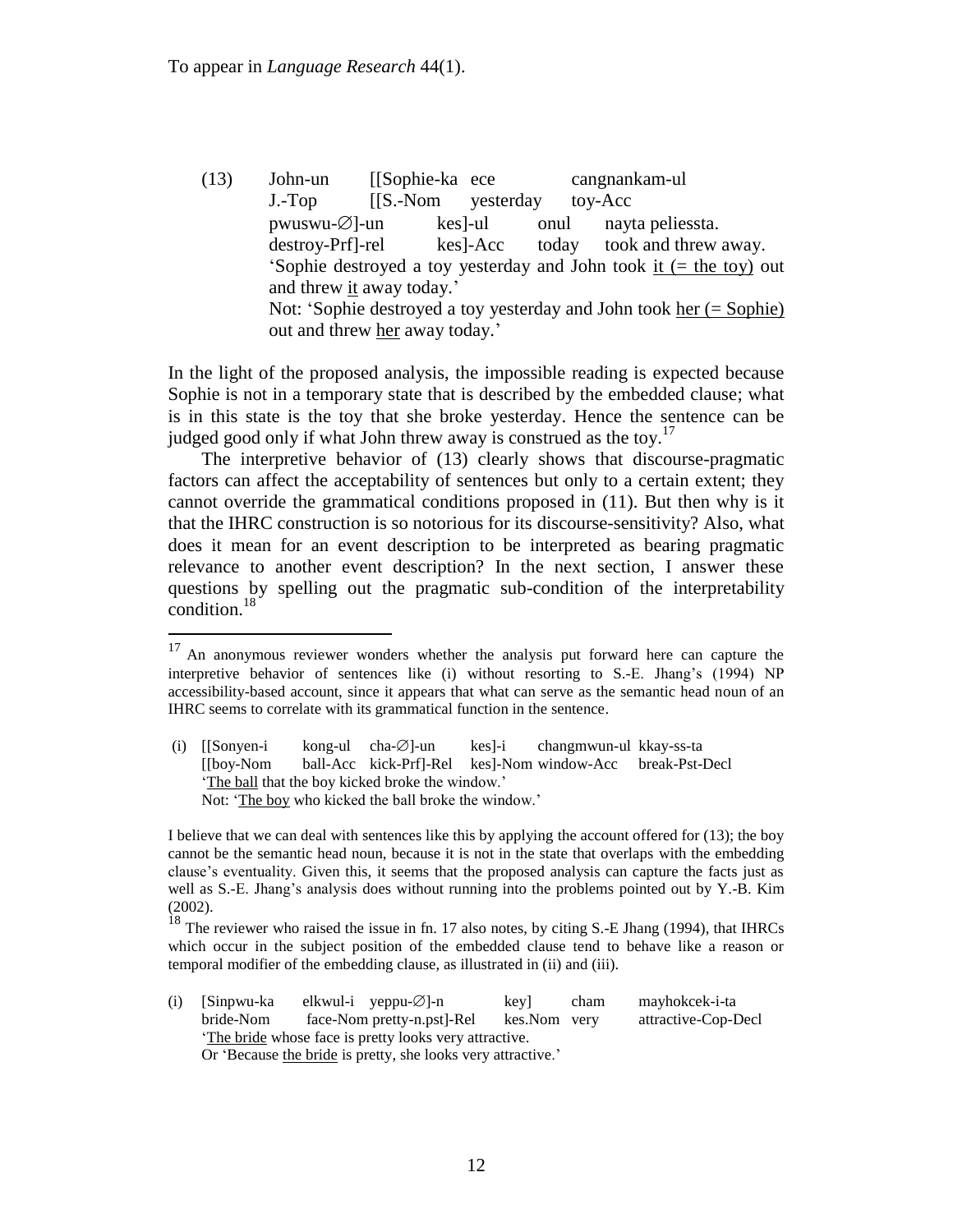## 2.2. The Pragmatic Sub-condition

 $\overline{a}$ 

This pragmatic component of the interpretability condition dictates that the embedded clause be interpreted in such a way as to readily bear a circumstantial, a cause-effect, or a concessive/contrastive relation to the embedding clause's content. This amounts to saying that a well-formed IHRC must receive an interpretation in which it is paraphrased as a 'while/when', 'because', or 'even though' clause that restricts the meaning of the embedding clause. This condition incorporates the insights of Kuroda's (1976) and Y.-B. Kim's (2002) Relevancy Conditions. Unlike its predecessors, however, it specifies what kind of relations can hold between the contents of the embedded and the embedding clauses—that is, what constitutes a relevant or meaningful relation that can hold between two events. Furthermore, it delimits such relations to be of three kinds, namely, circumstantial, causal, and concessive/contrastive. Thus, we now have an interpretability condition on the IHRC construction that is concrete enough to be validated or invalidated.

By adding this pragmatic component to the interpretability condition developed in (11), we obtain (14). Here, the third sub-condition is meant to capture the idea that the state *s* which the embedded clause describes must bear a circumstantial, a causal, or a concessive/contrastive relation to the eventuality *e*' that the embedding clause describes.

## (14) **The New Interpretability Condition (complete)**

In order for an IHRC to be interpretable, for events *e* and *e*' the embedded and the embedding clauses describe, respectively, and a

(ii) [Nay-ka Inho-uy son-ul cap- $\emptyset$ ]-un key] chakaw-ess-ta [I-Nom I.-Gen hand-Acc hold-Prf]-Rel Kes.Nom] be.cold-Pst-Decl 'Inho's hand, which I held, was cold' Or 'When I held Inho by the hand, his hand was cold.'

According to my intuitions, (i) is good but (ii) is hopelessly ungrammatical. So limiting our discussion to (i), I submit that it does not instantiate the IHRC construction, even though it looks deceptively similar, because the embedding predicate *cham mayhokcek-i-* ‗be very attractive' can select for non-individual-denoting expressions such as *cem* 'point/aspect', as shown in (ii').

(ii)  $[|Sinpwu-ka$  elkwul-i yeppu- $\emptyset$ ]-n cem]-i cham mayhokcek-i-ta [[bride-Nom face-Nom pretty-N.pst]-Rel point]-Nom very attractive-Cop-Decl Lit.: 'The bride is very attractive to me because of the point that she is pretty.'

Given this, while I acknowledge that there might be a significant correlation between an IHRC's grammatical function and its interpretive possibilities, I do not address this issue in this paper.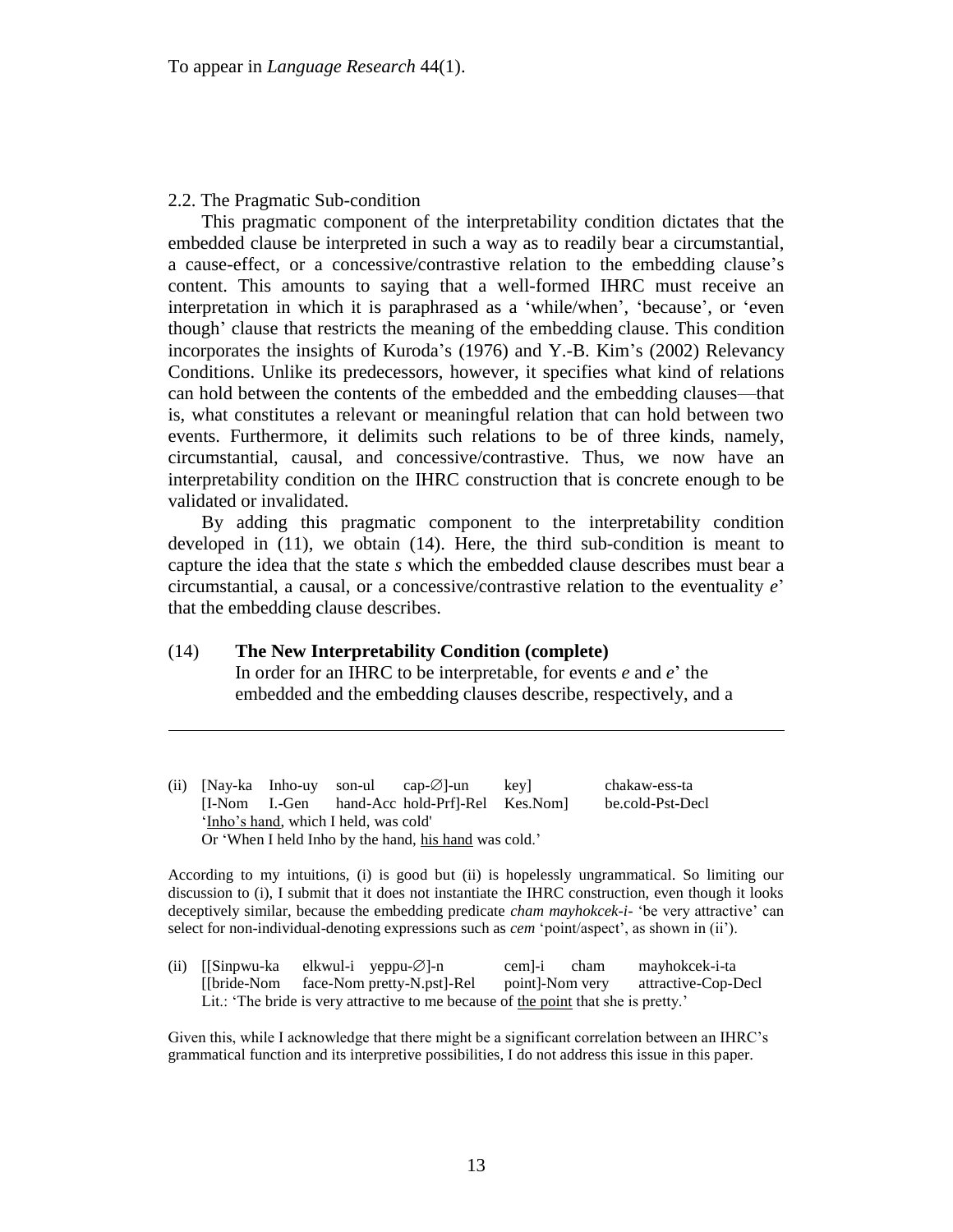temporary state *s*, an individual *k*, and thematic relations *P* and *Q*, and a relation *r*,

- (i)  $s \leq e \& s \in e'$ ;
- (ii) *P*(*k*, *s*) & *Q*(*k*, *e'*); and
- (iii)  $r \leq s$ , *e*' $>$ , where  $r \in$  {circumstantial, cause-effect, concessive}. Here,  $\leq$  indicates a part-whole relation, and  $\infty$  a temporal overlap.

At this juncture, a question arises as to when one relation, as opposed to another, gets assigned to the contents of the embedded and the embedding clauses. I hypothesize that a circumstantial relation is always available by default, while the availability of the other two relations hinges on the discourse context and the discourse participants' world knowledge; that is, they require some work on the discourse participants. The reason for this difference is that, whereas satisfying the grammatical sub-condition would automatically make the embedded clause bear a circumstantial relation to the embedding clause, in order to assign a causeeffect or a concessive relation to the contents of the embedded and the embedding clauses, the discourse participants have to see some sort of implicational or counter-implicational relation between them and make inferences from it. To be more specific, if the embedded clause describes *s* and the embedding clause describes *e'*, in order to assign a cause-effect relation between them, the discourse participants or hearers have to know that *s* implicates *e'*. In order to assign a concessive relation between them, on the other hand, they need to know that *s* implicates  $\sim e'$ , i.e., the opposite of  $e'$ . Needless to say, seeing such relations between two eventualities can be due to either contextually given knowledge or world knowledge. But it has to be shared by the discourse participants as common ground or background assumptions. This idea is in line with what Y.-B. Kim intends to convey by imposing the first sub-condition of the RRC on the IHRC construction, which dictates that the set of relations that hold between the two events should be retrievable from the background knowledge of the discourse participants.

This analysis lets us explain why there is greater individual variation on the acceptability judgments if the embedded clause's aspect is perfect, as opposed to progressive: when the embedded clause has perfect aspect, it is much more difficult to assign a circumstantial relation between two eventualities and thereby give a ‗while' clause reading to an IHRC. This difficulty coerces a cause-effect or a concessive reading for the IHRC but neither reading can be readily assigned without precisely knowing the discourse context or what the speaker had in mind when uttering the sentence. Turning the logic around, we can also explain why sentences with perfect aspect tend to be judged acceptable only when the embedded clause is interpreted to bear a cause-effect or a concessive relation to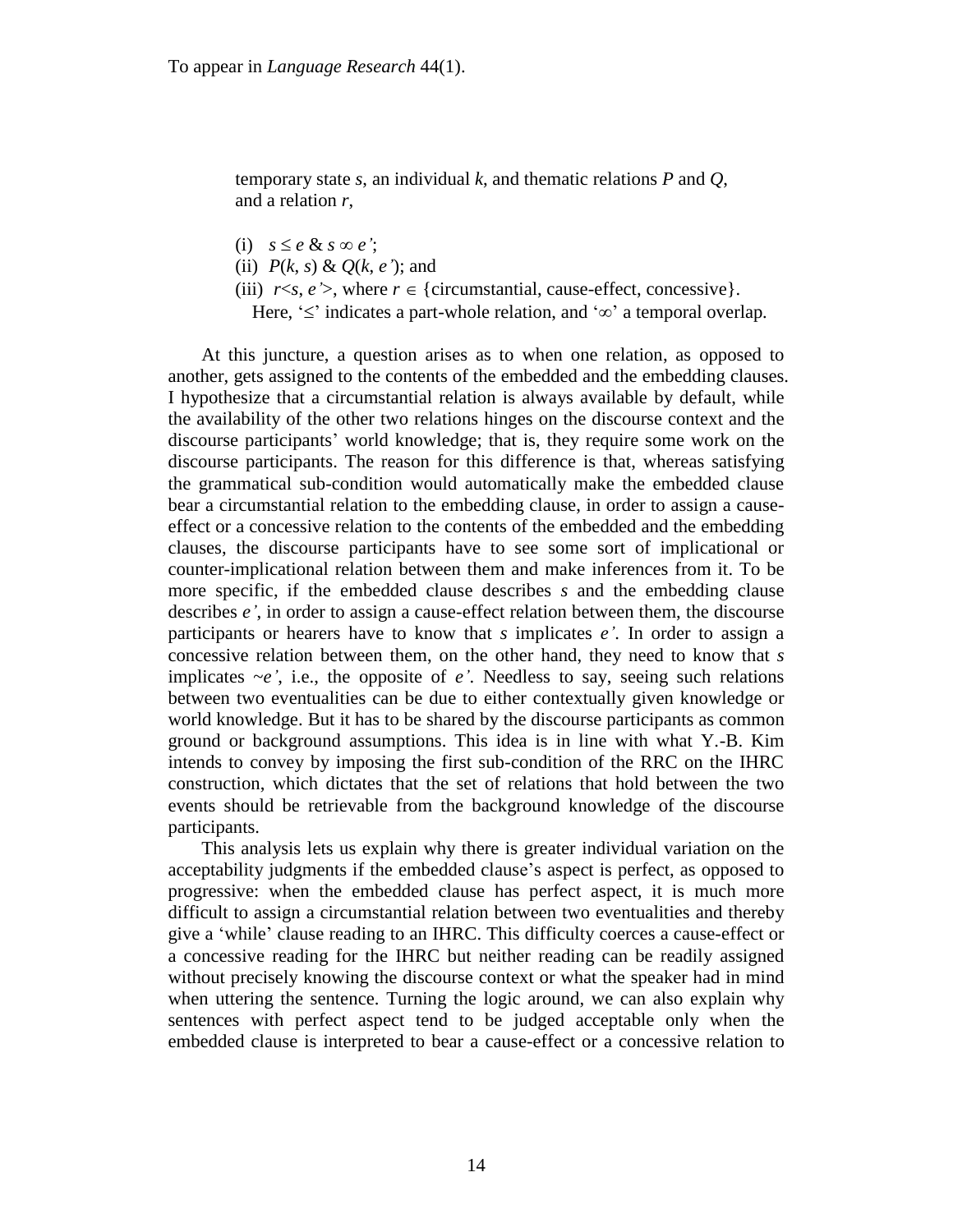the embedding clause's content. This is because, in such cases, circumstantial readings are harder to assign.

The proposed analysis also enables us to address how and why the discourse context can affect the acceptability of sentences, even dramatically in some cases. To exemplify, out of the blue, the following sentence would be judged bad. This is because, under normal circumstances, one would not attack someone who is visiting from a far-way place.

| (15) | #John <sub>i</sub> -un | $[ Bill-i]$  | men                | kos-ulopwuthe                                                   |
|------|------------------------|--------------|--------------------|-----------------------------------------------------------------|
|      | $J.-Top$               | $[IB.-Nom]$  | remote             | place-from                                                      |
|      | $ku_i$ -lul            | chac-a       | $o-\varnothing$ -n | $\text{kes}$ -ul                                                |
|      | he-Acc                 | visit-Comp   | come-Prf]-Rel      | kes]-Acc                                                        |
|      | ttayli-e               | nwuphiessta. |                    |                                                                 |
|      | hit-Conj               | floored      |                    |                                                                 |
|      |                        |              |                    | Intended: 'Bill came to visit John from a remote place and John |
|      | floored him.'          |              |                    |                                                                 |
|      |                        |              |                    |                                                                 |

(adapted from Kuroda 1992:151, (19))

Suppose, however, that we all know that John has a mental problem which causes him to be violent at times. Today is one of the days in which he suffers severely from this mental problem. Judged against this backdrop, the sentence comes out perfectly acceptable, because we can now assign a concessive relation between the contents of the embedded and the embedding clauses.

This shifted acceptability judgment on (15) suggests that, in many cases, what is at stake in interpreting the IHRC construction is not the acceptability or unacceptability of a sentence; rather, it is the pragmatic oddity or unlikelihood of the event it describes. This kind of tricky discourse-sensitivity of the IHRC construction can only be captured by integrating pragmatic factors into its interpretability condition. But if we integrate pragmatic factors, then we will need to clarify their exact contribution to determining the acceptability or unacceptability of sentences. This need, I believe, is met by the proposed analysis.

## 2.3. Summary

In this section, I have proposed a novel interpretability condition on the IHRC construction that has both grammatical and pragmatic components built into it. It has been shown that the grammatical condition subsumes Y.-B. Kim's notion of pragmatically conspicuous arguments and the pragmatic condition subsumes much of the core idea behind Kuroda's original relevancy condition. Along the way, I have also answered the first two questions raised in (10): (i) what constitutes as a meaningful relation between the two eventualities described by the embedded and the embedding clauses are circumstantial, causal, and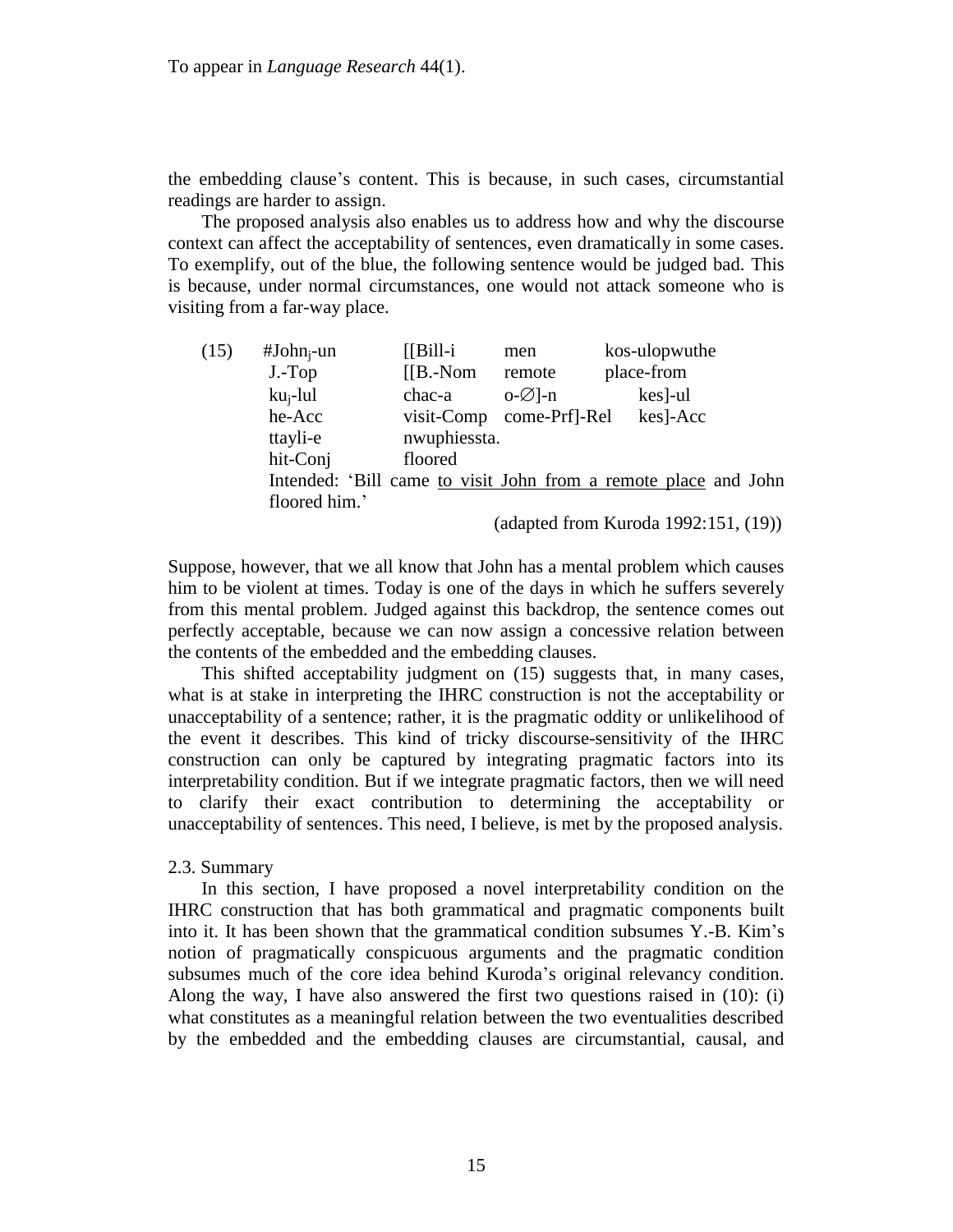concessive; (ii) not just the lexical aspect but also the grammatical aspect of the embedded clause matters, because together they determine what kind of state the embedded clause can describe and what argument will be in it. In the next section, I answer the other two questions, namely (iii) what does every well-formed IHRC have in common, regardless of its Aktionsart?; (iv) what exactly is the division of labor between pragmatic factors and linguistic factors?

## **3. The Two Subconditions and Two Types of IHRCs**

In this section, I show that the two sub-conditions I just proposed do not have an equal status. In brief, while the grammatical condition needs to be met by every sentence, the pragmatic condition need not be. This is illustrated by comparing  $(16)$  and  $(17)$ .

- $(16)$  John-un [[Mary-ka ppang-ul mantu- $\emptyset$ ]-un kes]-ul J.-Top [[M.-Nom bread-Acc make-Prf]-Rel kes]-Acc mekessta. ate ‗John ate the result of Mary's bread-making event, i.e., the bread.' Not necessarily: ‗John ate the bread that Mary baked while/because/although it was in the state of being baked.'
- (17) John-un [[Mary-ka naka-n]-un kes]-ul putcapassta. J.-Top [[M.-Nom go.out-Prg]-Rel kes]-Acc stopped Not: John stopped the result of Mary's going out event. ‗John stopped Mary when (or because) she was going out.'

In both (16) and (17), the grammatical sub-condition is met, because the embedded clauses describe temporary states that hold true at the time of the embedding clause's events and they contain the intended heads, namely, the bread and Mary, respectively. When it comes to the pragmatic condition, however, only (17) is construed as needing to satisfy it. That is, the embedded clause of (16) need not bear a circumstantial, cause-effect, or concessive relation to the matrix clause, whereas the embedded clause of (17) must bear a circumstantial (or a causal) relation to the embedding clause, as indicated by the English translations.

Why do the two sub-conditions have a different status? I submit that this is because there are two types of IHRCs, one that is subject to only the grammatical condition and the other that is subject to both the grammatical and the pragmatic conditions. Importantly, the difference between the two types of IHRCs correlates with their meaning.<sup>19</sup> Descriptively speaking, IHRCs that only need to meet the

 $19$  Here, meaning encompasses both semantics and pragmatics including discourse functions.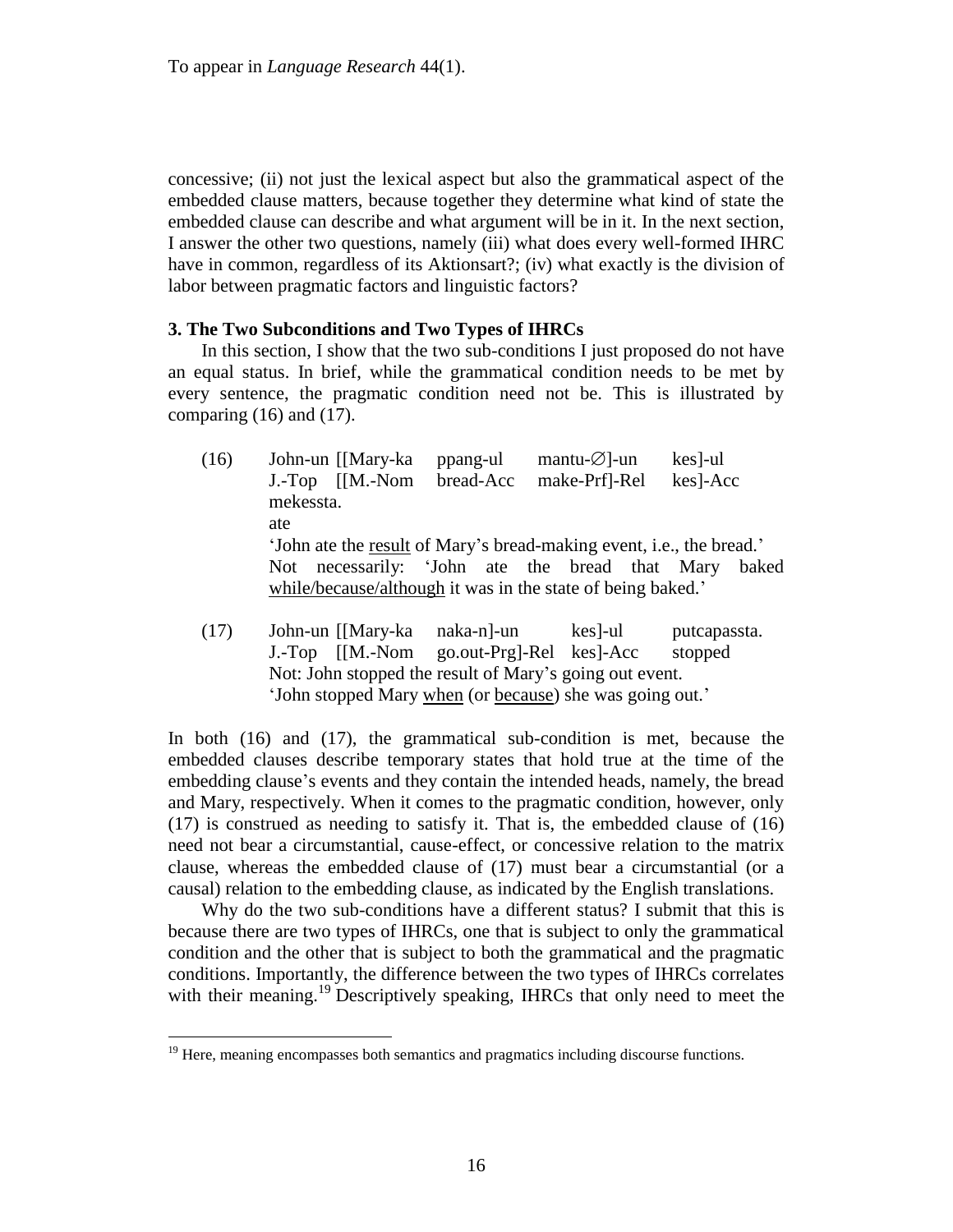grammatical condition such as (16) are entity-oriented and those that need to meet both the grammatical and pragmatic sub-conditions such as (17) are eventoriented. For expository convenience, here and throughout the paper, I will call the former entity-central IHRCs and the latter event-central IHRCs. I turn now to stating their characteristics.

Entity-central IHRCs are called as such, because their primary function is to present or introduce a new discourse entity that has come into existence due to the culmination of the event described by the embedded clause. Given this definition, it is not surprising that the embedded predicate of an entity-central IHRC is typically a verb of creation such as ‗bake bread' and ‗build a house' with perfect aspect marking on it. It is also expected that this type of IHRCs encompasses cases that involve resultant themes in the sense of Y.-B. Kim, which refer to objects that come into existence due to the culmination of relevant events. The following sentences further illustrate the entity-central IHRC construction.  $^{20}$ 

Further illustration of the entity-central IHRC construction

| (18) | khephi-lul thassta.<br>coffee-Acc made | John-un [[Mary-ka mwul-ul<br>J.-Top [[M.-Nom water-Acc         | kkuli-∅]-un<br>boil-Prf]-Rel                     | kes]-ulo<br>kes]-with                                                                                              |
|------|----------------------------------------|----------------------------------------------------------------|--------------------------------------------------|--------------------------------------------------------------------------------------------------------------------|
|      | i.e., the boiled water.'               |                                                                |                                                  | 'John prepared coffee with the result of Mary's water-boiling event,<br>(Adapted from Y.-B. Kim (2002), ex. (11a)) |
| (19) | John-un<br>i.e., the fire.'            | kes]-ey mwul-lul ppwulyessta.<br>Kes]-Goal water-Acc sprinkled | [[Mary-ka pwul-ul phiwue twu- $\varnothing$ ]-un | J.-Top [[M.-Nom fire-Acc make leave-Prf]-Rel<br>'John sprinkled water over the result of Mary's fire-making event, |
|      |                                        |                                                                |                                                  | (Adapted from Y.-B. Kim (2002), ex. (11b))                                                                         |
| (20) | kes  -ul mekessta.<br>kes]-Acc ate     | John-un [[Mary-ka<br>$J.-Top$ $[[M.-Nom$                       | hongshi-lul mal-li- $\varnothing$ ]-n            | ripe.persimmon-Acc dried-Cau-Prf]-Rel                                                                              |
|      |                                        | persimmon, <i>i.e.</i> , the dried persimmon.'                 |                                                  | 'John ate the result of the event in which Mary dried a ripe                                                       |

<sup>&</sup>lt;sup>20</sup> More illustrations are also found in the paper: e.g.,  $(4)$ .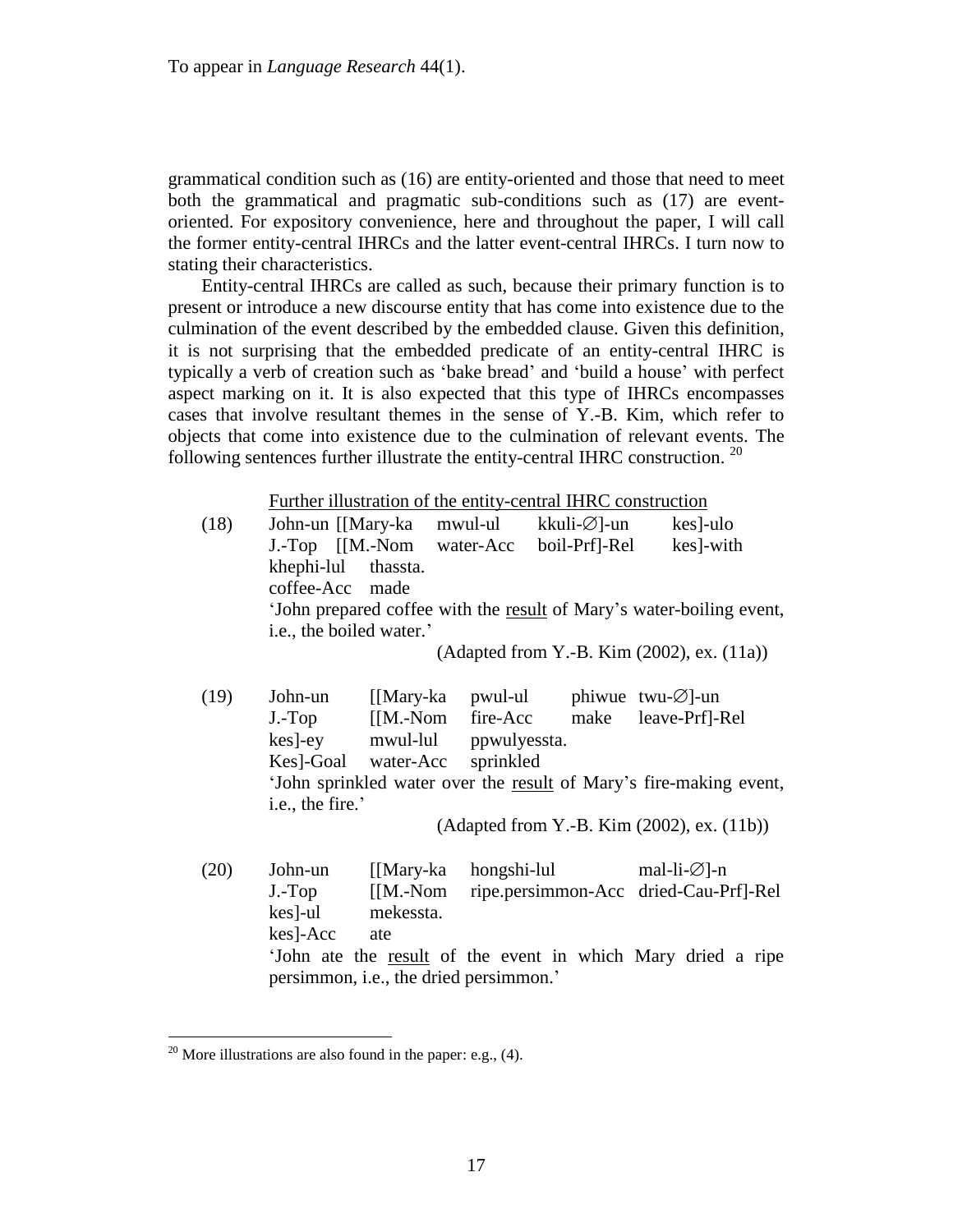To appear in *Language Research* 44(1).

Turning now to event-central IHRCs, their primary function is to present the eventuality described by the embedded clause and relate it to the eventuality described by the embedding clause. That is, what is focused is the eventuality itself rather than a salient individual in it. Consequently, an event-central IHRC receives an interpretation in which it restricts the embedding clause's content as if it were a 'when/while', 'because', or an 'even though' clause. From this, we can infer that what is at stake in the event-central IHRC construction is the relevance of the embedded clause's content to the embedding clause's content. This property has been illustrated by (17). Additional illustrations are also found in various places in this article. For instance, take sentences (1), (7), and (9), which are repeated below. Importantly, these examples also show that, in terms of form, there is no single characteristic that unifies event-central IHRCs except that the embedded predicate is not a verb of creation. Hence, one can say that, compared to entity-central IHRCs, event-central IHRCs constitute the elsewhere case.

Illustration of the event-central IHRC construction

| (1) | John-un [[sakwa-ka                                           |         | thakca-wi-ey             | $is$ s-n $]-un$                                                    |  |  |  |  |
|-----|--------------------------------------------------------------|---------|--------------------------|--------------------------------------------------------------------|--|--|--|--|
|     | J.-Top [[apple-Nom                                           |         | table.top-Loc            | exist-Imprf]-Rel                                                   |  |  |  |  |
|     | kes]-ul                                                      | $cip-e$ | tul-ess-ta.              |                                                                    |  |  |  |  |
|     | kes]-Acc                                                     |         | grasp-Comp lift-Pst-Decl |                                                                    |  |  |  |  |
|     | 'There was an/the apple on the table and John picked it up.' |         |                          |                                                                    |  |  |  |  |
|     |                                                              |         |                          | Or 'John picked up an/the apple because/when it was on the table.' |  |  |  |  |

(7) John-un [[sonnim-i yek-ey tochakha-shi- $\varnothing$ ]-n kes]-ul J.-top [[guest-Nom station-Loc arrive-hon-Prf]-Rel kes]-Acc hothel-lo moshi-ko ka-ess-ta. hotel-Goal take(hon)-ko go-Pst-Decl ‗A/the guest arrived at the station and John took him/her to the hotel.' Or 'John took the guest to the hotel when he/she was in the state of having just arrived at the station.'

(9) (?)John-un [[Mary-ka tali-ki-lul mak machi- $\emptyset$ ]-n J.-Top [[M.-Nom run-nom-Acc just finish-Prf]-Rel kes]-ul mwul-ul cwu-ess-ta. kes]-Acc water-Acc give-Pst-Decl ‗Mary just finished running and John offered water to her (immediately after that).' Or 'John offered water to Mary when/because she just finished running.'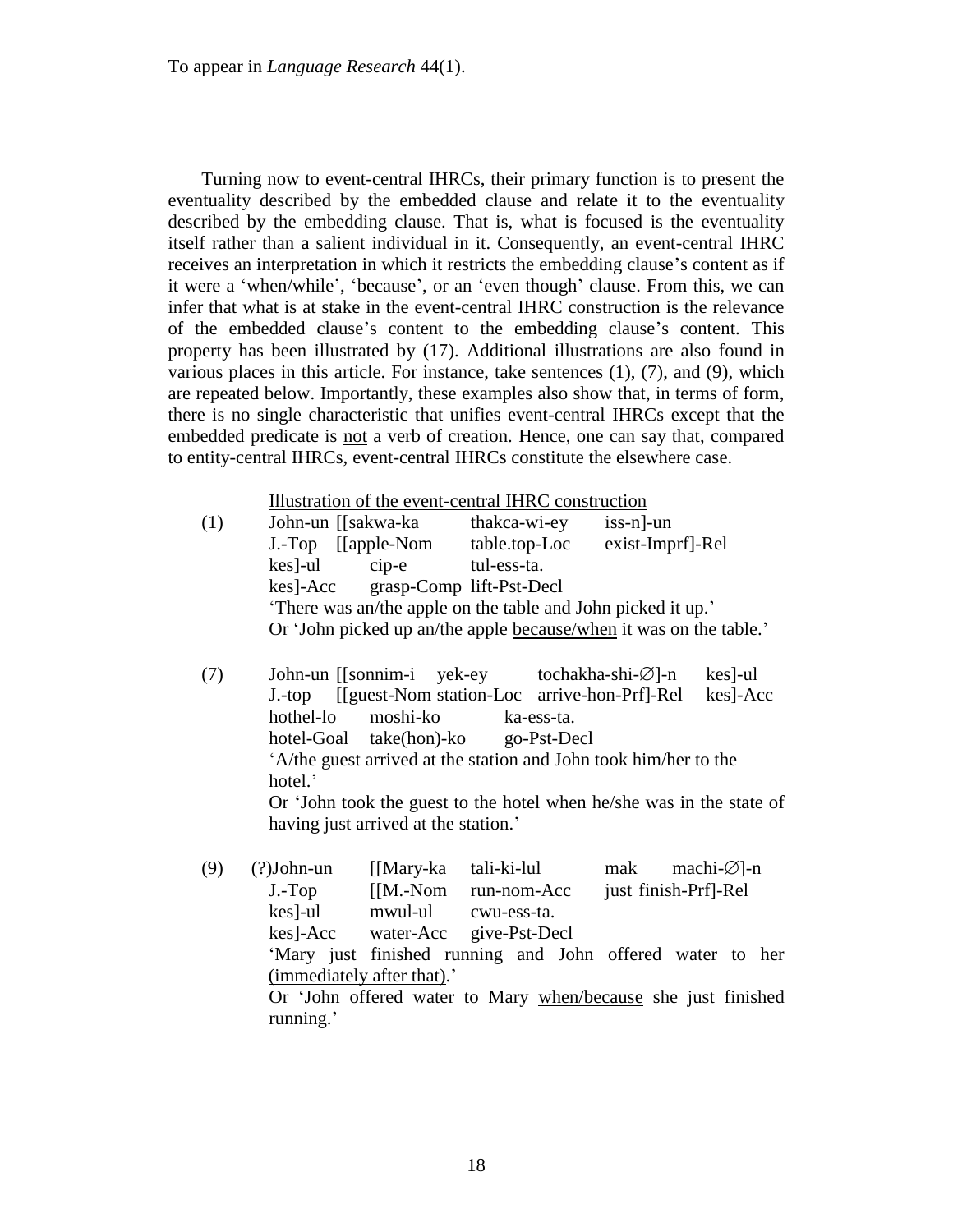Given this characterization of the two types of IHRCs, we can now see more clearly why entity-oriented IHRCs are exempt from the pragmatic condition proposed in (14iii). This is because they are concerned with introducing new discourse participants which are in a temporary state described by the embedded clause, rather than making two event descriptions bear a tight semantic relation to each other. Hence, even though entity-central IHRCs can be interpreted in such a way as to bear one of the three relations to the embedding clauses, this is not required of them; such relations come out due to the discourse participants' inferential reasoning on the situations described. On the other hand, eventoriented IHRCs have to meet both the grammatical and the pragmatic subconditions, because their function is to introduce an eventuality that forms a partwhole relation with the eventuality described by the embedding clause. This idea accords well with Kuroda's insightful conjecture that, in the IHRC construction, the two events described by the embedded and the embedding clauses form a superordinate event either in the physical domain or in the consciousness of a protagonist of the matrix clause's event (Kuroda 1992:151). Under the present analysis, when the two events are circumstantially related, they form a superordinate event in the physical domain; when they are causally or concessively related, they form a superordinate event in the consciousness of a relevant protagonist.

To summarize this section, I have classified IHRCs into the entity-central type and the event-central type and have shown that while the grammatical subcondition on IHRCs has to be met by both types of IHRC, the pragmatic subcondition only needs to be met by the event-central type. Importantly, this analysis shows that pragmatic factors play a lesser important role in determining the acceptability of sentences, contrary to the prevailing assumption. This answers the other two questions in (10), namely (10iii) and (10iv).

## **4. Why Such an Interpretability Condition on IHRCs?**

Let me turn now to addressing a fundamental question that has been left unaddressed in the literature, namely why the IHRC construction is subject to an interpretability condition whereas the EHRC construction is not.

I argue that such a condition is resorted to because the IHRC construction instantiates a complex clause construction wherein two clause meanings are connected without an overt connective. Such a complex clause forming strategy is obviously economical in that fewer words are used but it causes processing difficulty. Hence the resulting construction is subject to an interpretability condition that restricts the range of possible interpretations that can be assigned to its instantiations. The flip side of this claim is that the EHRC construction is not subject to the same kind of constraint because it does not instantiate the same kind of complex clause construction; what is being linked in this construction are two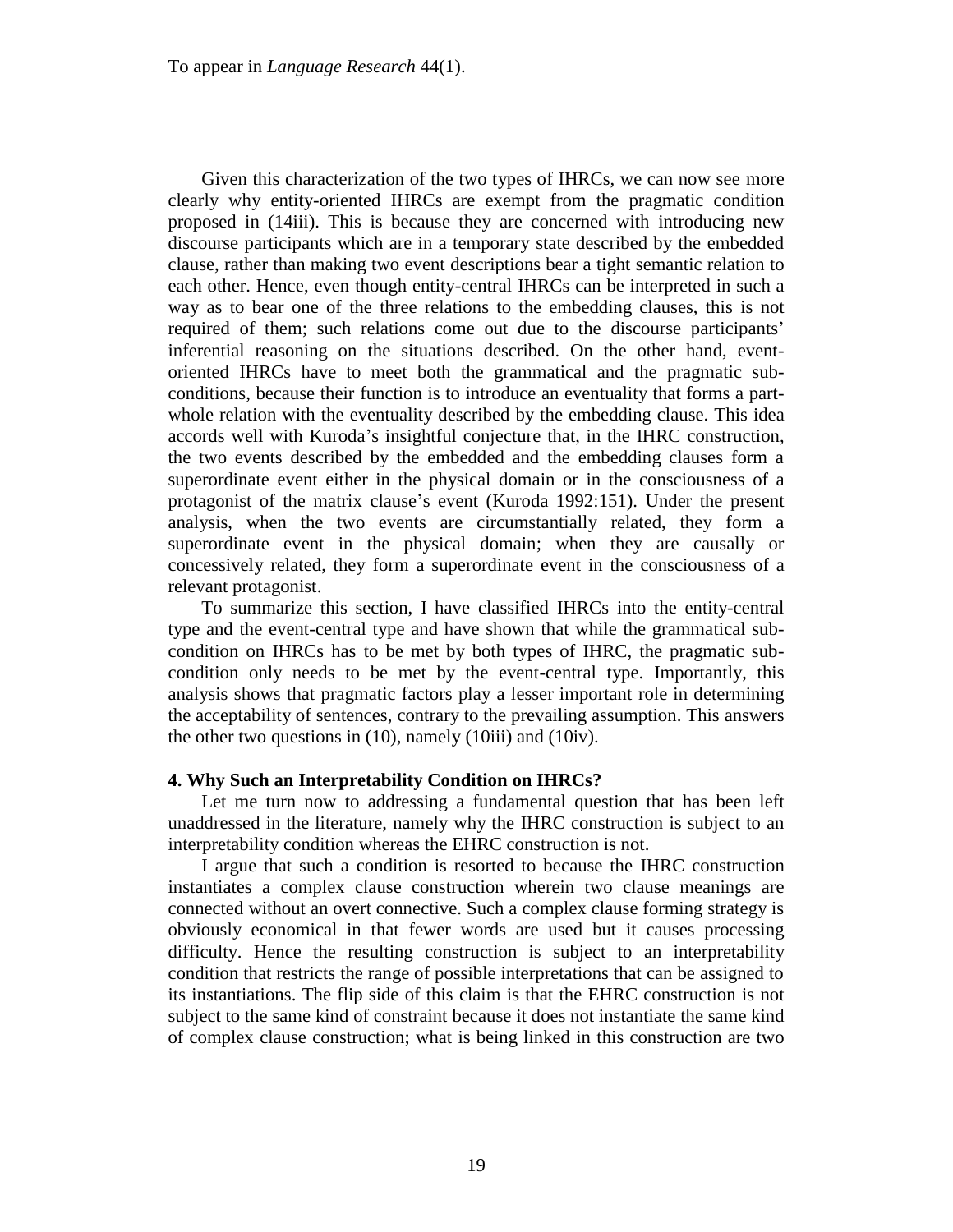sets of individuals and what an EHRCs does is to restrict the head noun's meaning by reducing the size of the set in its denotation. For instance, the expression *thief who was running away* denotes a smaller set of thieves than *thief* does.

The begging question now is then why an IHRC can bear a circumstantial, a cause-effect, or a concessive relation to the embedding clause but not something else such as irony or paradox? I contend that this is because the three relations are encoded in the human mind as the most basic relations that can hold between two eventualities. This claim is supported by the fact that such relations are among the most commonly found in the interpretations of complex clause constructions that lack an overt connective. To illustrate, consider (21) and (22), which exemplify the free adjunct construction in English and the adjoined relative clause (RC) construction in Warlpiri. As documented by Stump (1985) and Hale (1979), respectively, in the free adjunct and the adjoined RC constructions, the subordinate clause is construed as standing in a temporal, causal, or concessive relation to the content of the superordinate clause, even though there is no overt connective linking the two clauses. Furthermore, the range of interpretations these adjuncts can receive relative to the matrix clauses is more or less indeterminate, just like the case with IHRCs. $^{21}$ 

- (21) The free adjunct construction in English:
	- a. circumstantial or causal free adjunct: **Listening to the radio**, John fell asleep.
		- b. causal or circumstantial free adjunct: **Still recovering from the recent surgery**, Joanna did not want to go on the trip.
		- c. concessive or circumstantial free adjunct: **Suffering from a severe cold**, John helped other people to move.
- (22) The Walpiri adjoined RC construction: $^{22}$

| a. | circumstantial/temporal RC:      |       |                                                |                      |
|----|----------------------------------|-------|------------------------------------------------|----------------------|
|    | Ngajulu-rlu lpa-rna              | karli | jarntu-rnu,                                    |                      |
|    | I-Erg                            |       | Aux-1Sg boomerang trim-Pst,                    |                      |
|    | kuja-Ø-npa ya-nu-rnu             |       | nyuntu                                         |                      |
|    | Comp-Aux-2sg walk-Pst-hither you |       |                                                |                      |
|    |                                  |       | 'I was trimming a boomerang when you came up.' |                      |
| b. | concessive RC:                   |       |                                                |                      |
|    | kutja-ka-lu yuwarli nganti-rni   |       |                                                | jurlpu panu-kari-rli |

<sup>&</sup>lt;sup>21</sup> Kuroda (1976-77) and Shimoyama (2002:123-4, fn. 29) have observed a similar parallel between Japanese IHRCs and English free adjuncts but these observations were not made in the context of addressing why the IHRC construction is subject to the Relevancy Condition.

<sup>&</sup>lt;sup>22</sup> The Warlpiri sentences are taken from Hale's (1976) examples (5), (25), and (24), respectively.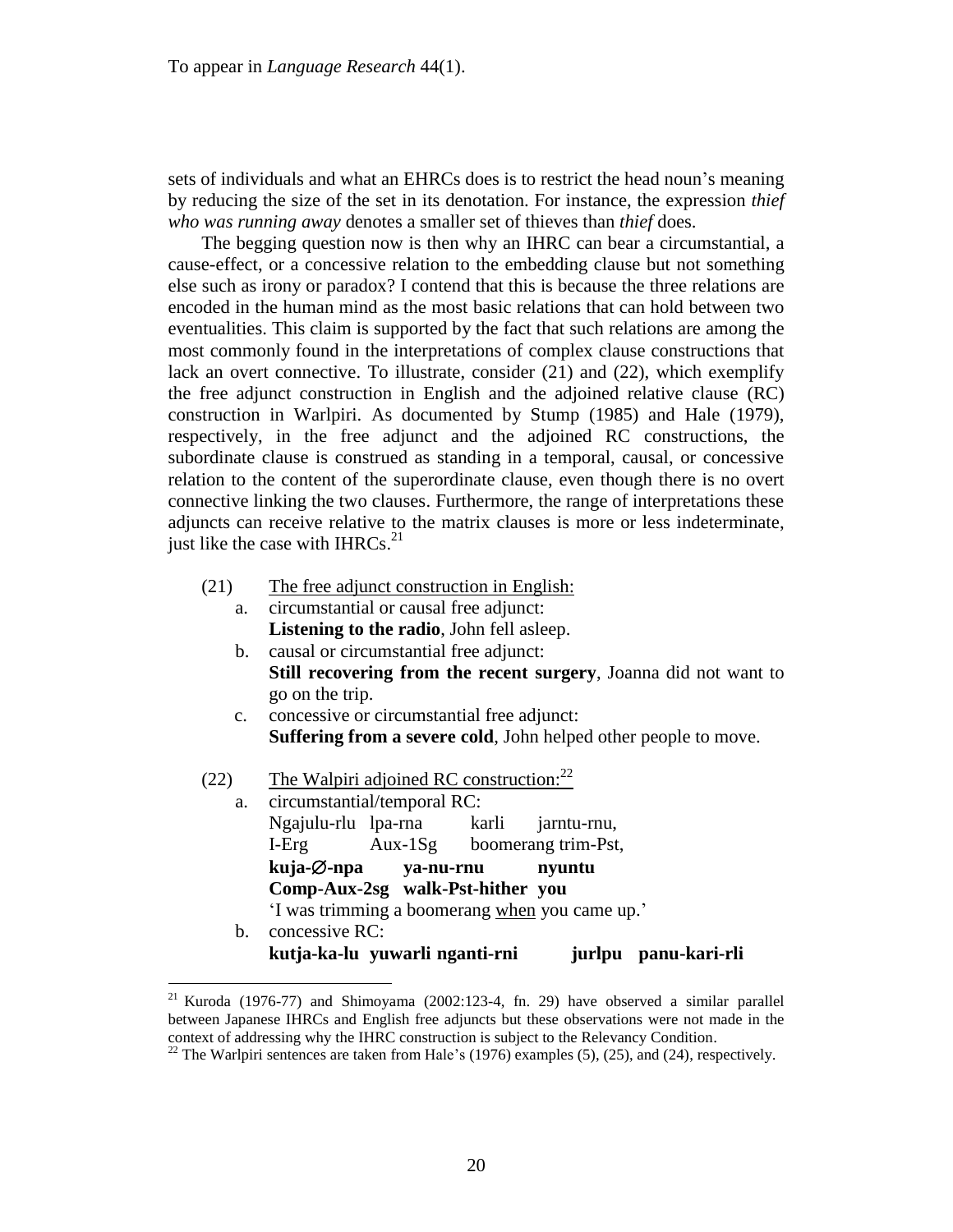|                |                                                                         |  |                                 |  | Comp-Aux nest build-non.past bird many-other-Erg |  |  |
|----------------|-------------------------------------------------------------------------|--|---------------------------------|--|--------------------------------------------------|--|--|
|                |                                                                         |  | kankarlu watiya-rla, marna-ngka |  | ka-nyanu                                         |  |  |
|                | $\mathbf{u}\mathbf{p}$                                                  |  | <b>tree-Loc</b> , spinifex-Loc  |  | Aux-Refl                                         |  |  |
|                | jinjiwarnu-rulu                                                         |  | nganti-rni                      |  | yujuku-pardu.                                    |  |  |
|                |                                                                         |  | jinjiwarnu-Erg build-non.past   |  | shelter-diminutive                               |  |  |
|                | 'Whereas many other birds build a nest up in a tree, the jinjiwarnu     |  |                                 |  |                                                  |  |  |
|                | (special bird) builds itself in a small shelter in the spinifex grass.' |  |                                 |  |                                                  |  |  |
| $\mathbf{c}$ . | causal RC:                                                              |  |                                 |  |                                                  |  |  |
|                |                                                                         |  |                                 |  |                                                  |  |  |

|                                                                   | Nyampu kuja-ka-rna                                        | junma marda-rni | ngajulu-rlu, |  |  |  |  |
|-------------------------------------------------------------------|-----------------------------------------------------------|-----------------|--------------|--|--|--|--|
| his                                                               | Comp/Aux-1Sg knite                                        | have-non.past   | $1-Erg,$     |  |  |  |  |
| ngula                                                             | kapu-rna-ju                                               | ngajulu-rlu-lku | paji-rni.    |  |  |  |  |
| SO <sub>2</sub>                                                   | $Aux - 1sg(Subi) - 1sg(Obj)$ 1-Erg-now/then cut-Non.past. |                 |              |  |  |  |  |
| 'I have this knife, so I'm going to cut myself now. <sup>23</sup> |                                                           |                 |              |  |  |  |  |

Another important argument in support of the present analysis comes from the fact that temporal connectives can often receive concessive interpretations. For instance, *while* and *when* can be readily replaced by *even though*, as the near semantic identity of the (a) and (b) sentences in (23) and (24) suggests.

- (23) a. **While** John plays no musical instrument, he can sing rather well. b. **Even though** John plays no musical instrument, he can sing rather well.
- (24) a. I had to go help Mary **when** I was suffering from a cold. b. I had to go help Mary **even though** I was suffering from a cold.

This interpretive versatility of temporal connectives suggests that there is a profound connection between a temporal/circumstantial relation and a concessive relation. This connection can be taken to lend indirect support to the proposed idea that, in the human mind, temporal/circumstantial, causal and concessive relations are encoded as most basic relations that hold between two separate eventualities.

Alternatively, but relatedly, we can view the workings of the pragmatic subcondition on the IHRC construction as a reflex of Gricean Maxims at a subutterance level. Given that sentences instantiating the IHRC construction instantiate complex clause constructions, they can be recast as mini-discourses. If

 $^{23}$  Hale (1976) does not call the relation that holds between the RC and the embedding clause as cause-effect. He says, however, that the 'relative clause specifies an enabling condition for the event projected in the main clause' (p. 87, emphasis added). When an event *e* serves as an enabling condition for another event e', one is bound to bring about the other. This, I believe, justifies calling the relation cause-effect.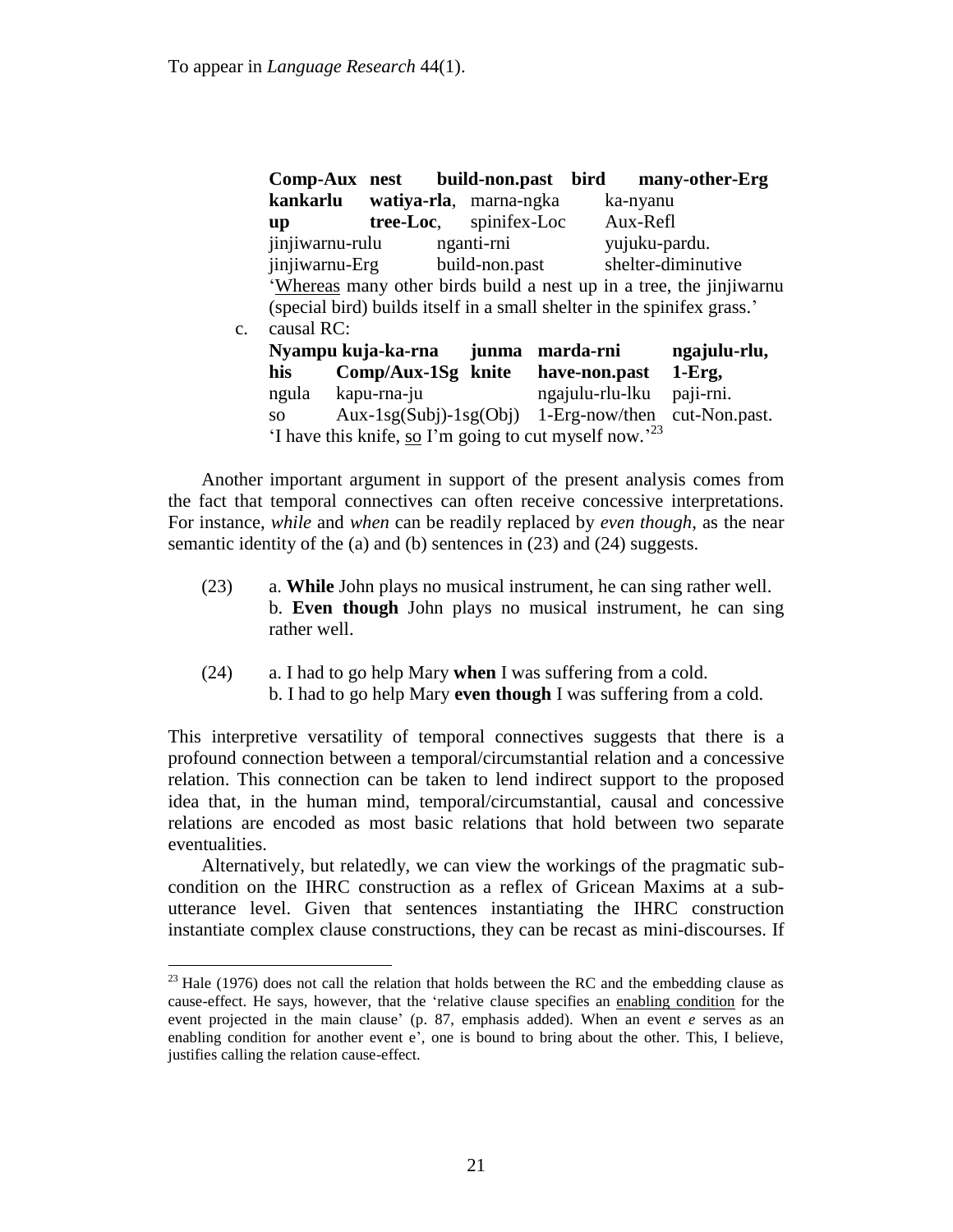such recasting is possible, then Gricean maxims should apply to these discourses, just as they apply to ordinary discourses. Since the IHRC construction does not contain an overt connective, of particular relevance to present discussion will be the Maxims of Manner and Relevance, which respectively dictate that utterances be clear and relevant to the purpose of the conversation (Grice 1975). Given the absence of an overt connective in the IHRC construction, the workings of these maxims will restrict possible readings for IHRCs to be ones that are readily identifiable. Since temporal/circumstantial, causal, and concessive readings seem to be the most commonly found readings for an embedded clause across languages, an IHRC receives one of the three interpretations.

Why do we then need the grammatical sub-condition, as well as the pragmatic sub-condition? I argue that it is needed to form a complex clause structure without using an overt connective. Events are discrete entities and thus cannot be connected to each other without a less discrete or more 'liquid' or gluelike entity linking them. Therefore, event subordination without an overt connective is bound to require a temporary state to be present in the structure connecting the events at issue. It is important to note that such a requirement is not construction-specific. Cross-linguistically, complex clause constructions concerned with forming bigger events by combining two separate events tend to comply with what Rothstein (2003) calls *time-space-participant connect*. This operation essentially says that, for two events to form one complex clause, they have to share time, space, and an event participant. Workings of this operation can be exemplified in the English participial small clause construction illustrated in  $(25).^{24}$ 

- (25) a. John caught Mary **sneaking out of the room**.
	- b. John spotted Mary **cheating on the exam**.
		- c. John sprained my ankle **skating**.

 $\overline{a}$ 

All the three sentences above describe a complex event in which the eventuality described by the embedded clause forms a part-whole relation to the eventuality described by the embedding clause. In all cases, the embedded event also shares the time, the space, and an event participant with the embedding event. Importantly, this parallels the way in which sentences instantiating the IHRC construction are interpreted. Given this parallel, we can conjecture that the grammatical sub-condition on the IHRC construction may in fact be a variant of Rothstein's (2003) *time-space-participant connect* operation.

In sum, under scrutiny, the IHRC construction turns out to be not as exotic as it appears to be. Similar interpretability conditions are also found to be operative

 $24$  See Fabricius-Hansen (2006) for a cross-linguistic survey of similar constructions.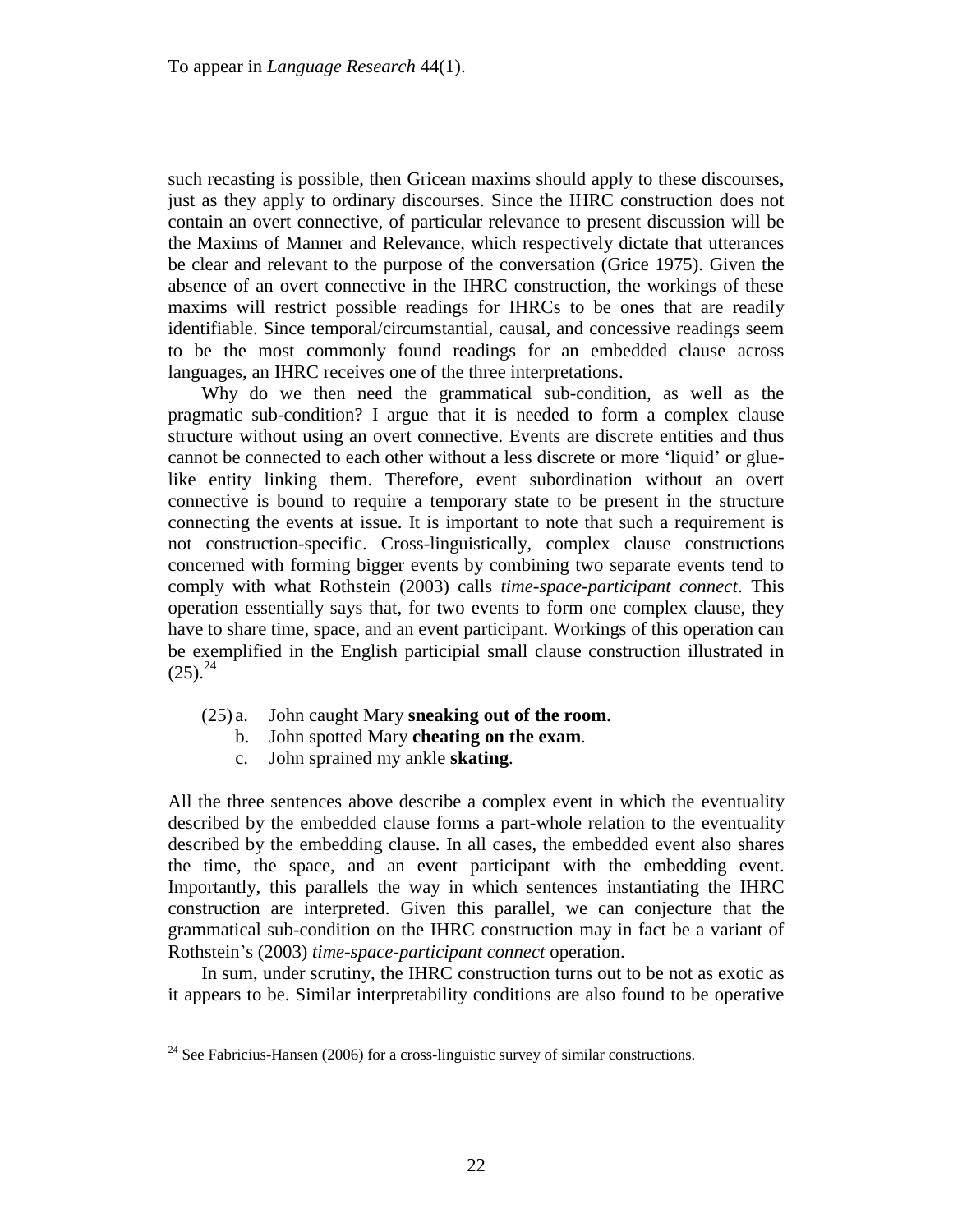in other complex clause constructions.  $25$  All these constructions are subject to similar conditions because they result from a grammaticalization process that is regulated by both an economy-based constraint and a processing-based constraint. In essence, the economy-based constraint says, "Avoid redundancy" and the processing-based constraint says, "Make the semantic relation between the two clauses visible." Consequently, if a construction has "saved" one or two words by not pronouncing them, it has to delimit the range of possible interpretations. It can also be subject to the grammatical condition in (14i-ii) or Rosthein's *time-spaceparticipant connect* because two events cannot be linked without some sort of grammatical mediator such as a temporary state or a pronominal.<sup>26</sup>

#### **5. Summary and Conclusion**

 $\overline{a}$ 

The central claim of this article has been that the Relevancy Condition on Korean IHRCs consists of both grammatical and pragmatic sub-conditions, which respectively ensure that the embedded clause gets related to the embedding clause via a grammatical mediator and it bears a circumstantial, a causal, or a concessive relation to it. We have seen, however, that what I call entity-central IHRCs need not meet the pragmatic condition, while event-central IHRCs need to meet both conditions. Another important idea advanced was that the interpretability condition reflects a possibly universal constraint that regulates a grammaticalization process wherein two event descriptions form one super event description in the absence of an overt connective. It remains to be seen how the effects of the proposed condition can be derived compositionally and whether it carries over to Japanese IHRCs, whose parallel to Korean IHRCs invoked the Relevancy Condition in the first place.<sup>27</sup>

 $25$  There are of course some fine-grained differences between the IHRC construction and the other complex clause constructions. For instance, while temporal overlap between the contents of the embedded and the embedding clauses is necessary for the IHRC construction, temporal adjacency between the two is sufficient for the free adjunct construction (e.g., *John came home last week, leaving again this week*). This difference may arise because the IHRC is more integrated into the structure of the embedding clause, as suggested by the absence of an intonational break between the embedded and the embedding clauses, unlike the case in the free adjunct construction. I leave full exploration of this topic to future research.

 $^{26}$  It is widely held that the IHRC construction contains some sort of pronominal that serves as the mediator between the semantic head noun inside the embedded clause and the argument of the embedding clause's predicate (see, among others, C. Chung and J.-B. Kim 2003, M.-J. Kim 2004, 2007, J.-R. Lee 2006). Similarly, free adjuncts, adjoined relatives, and participial small clauses are believed to involve pronominal linkers to the matrix clauses, be they null (e.g., PRO) or not.

 $27$  An anonymous reviewer raises an issue with the proposed two-way typology of IHRCs, suggesting that a uniform analysis would be more desirable. Evaluating the validity of this objection has to be left for future research as well.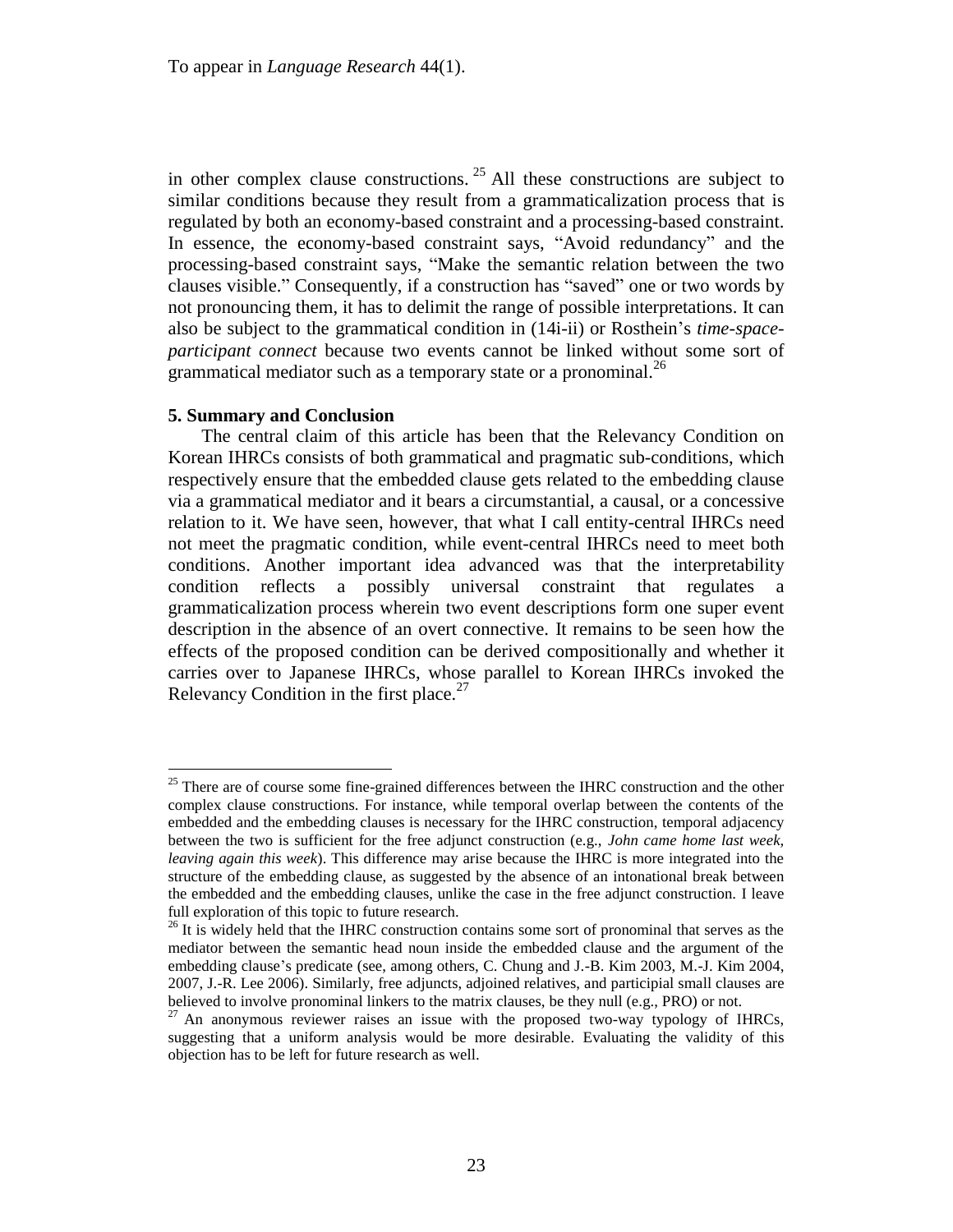To appear in *Language Research* 44(1).

## **References**

- Carlson, Gregory N. (1977). Reference to kinds in English, Doctoral dissertation, University of Massachusetts-Amherst.
- Chung, Daeho. (1999). A complement analysis of the head internal relative clauses. *Language and Information* 3, 1-12.
- Chung, Chan and Jong-Bok Kim. (2003). Differences between externally and internally headed relative clause constructions. In *On-line Proceedings of HPSG 2002*, Jong-Bok Kim and Stephen Wechsler, eds., 3-25.
- Dowty, David. (1979). Word Meaning and Montague Grammar, Doctoral dissertation, University of Texas-Austin.
- Grice, H. Paul. (1975). Logic and conversation. In *Syntax and Semantics, III: Speech Acts*, Peter Cole and Jerry Morgan, eds., 43-58. New York: Academic Press.
- Fabricius-Hansen, Catherine. (2006). Small clauses and big events. Paper read at *Sinn Und Bedeutung 11*, Barcelona, Spain.
- Fuji, Masaaki. (1998). Temporal interpretation of internally headed relative clauses in Japanese. *Working Papers from Rutgers University* 1, 75-91.
- Hale, Kenneth. (1976). In *Grammatical Categories in Australian Languages*, R.M.W. Dixon, ed., 78-105, Canberra: AIAS (or New Jersey: Humanities Press).
- Jhang, Sea-eun. (1991). Internally headed relative clauses in Korean. In *Harvard Studies in Korean Linguistics*, S. Kuno et al., eds., 269-280. Seoul, Korea: Hanshin Publishing.
- Jhang, Sea-eun. (1994). Headed nominalizations in Korean: relative clauses, clefts, and comparatives, Doctoral dissertation, Simon Fraser University.
- Jung, Yunsun. (1995). Internally headed relative clauses in Korean. In *Harvard Studies in Korean Linguistics*, S. Kuno et al., eds., 235-248. Seoul, Korea: Hanshin.
- Kamp, Hans and Uwe Reyle. (1993). *From Discourse to Logic*. Dordrecht, the Netherlands: Kluwer.
- Kim, Min-Joo. (2004). Event Structure and the Internally-Headed Relative Clause Construction in Korean and Japanese. Doctoral dissertation, University of Massachusetts-Amherst.
- Kim, Min-Joo. (2007). Formal linking in internally headed relatives. *Natural Language Semantics* 15.4, 279-315.
- Kim, Yong-Beom. (2002). Relevancy in internally headed relative clauses in Korean. *Lingua* 112, 541-559.

Klein, Wolfgan. (1994). *Time and Language*, London, UK: Routledge.

Kratzer, Angelika. (1995). Stage level and individual level predicates. In *The Generic Book*, G. N. Carlson and F.J. Pelletier, eds., 125–175. Chicago, IL: The University of Chicago Press.